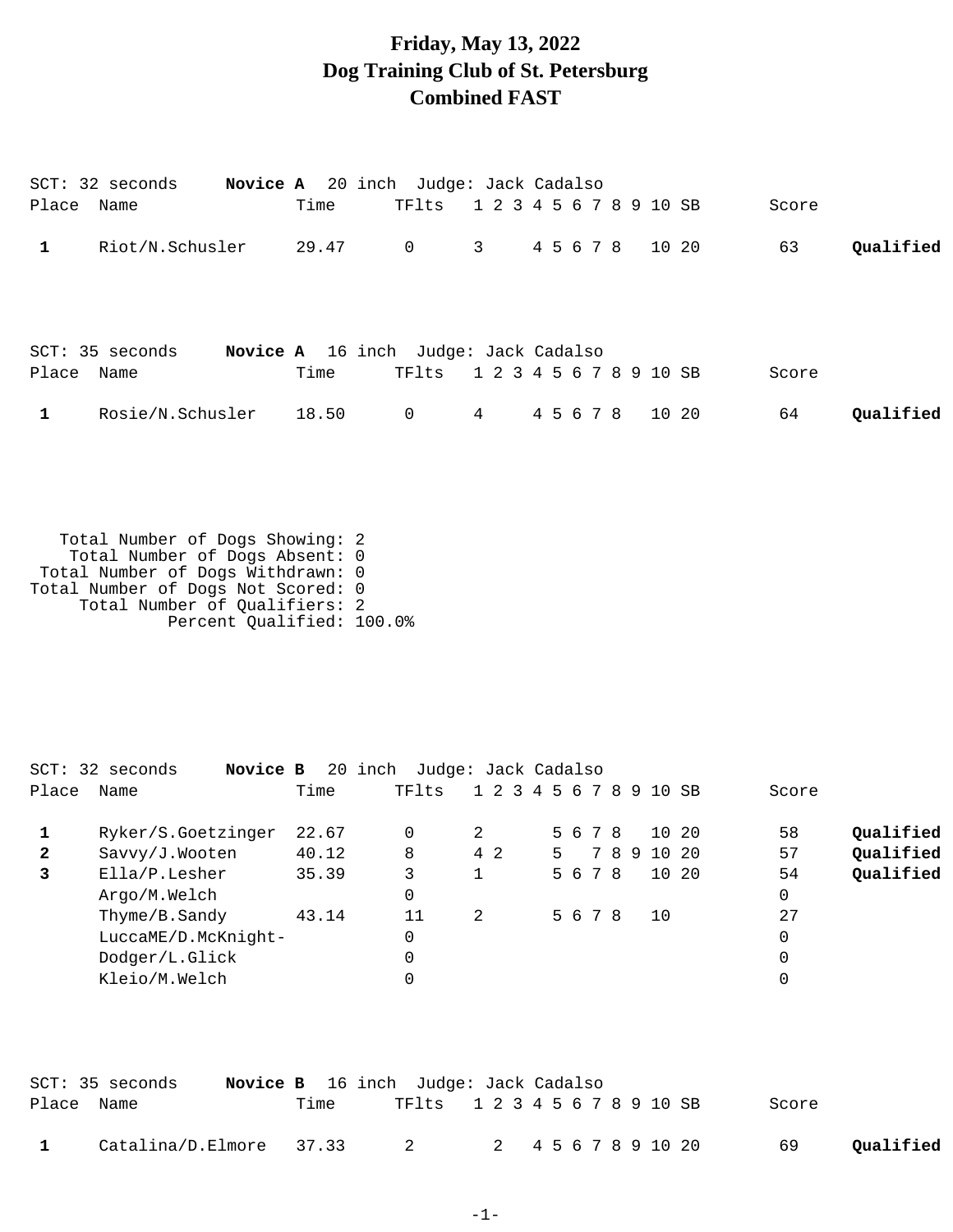| Place | SCT: 38 seconds<br>Novice B<br>Name | Time            | 8 inch Judge: Jack Cadalso<br>TF1ts 1 2 3 4 5 6 7 8 9 10 SB |                   |   |       | Score       |           |
|-------|-------------------------------------|-----------------|-------------------------------------------------------------|-------------------|---|-------|-------------|-----------|
| 1     | Badger/W.Fletcher<br>Maizie/S.Terry | 34.44<br>115.67 | $\overline{0}$<br>77                                        | 3 4 5 6 7 8 10 20 | 8 | 10 20 | 63<br>$-39$ | Qualified |

Pocus/I.Leo 0 1 5 7 8 10 20 31

 Total Number of Dogs Showing: 12 Total Number of Dogs Absent: 0 Total Number of Dogs Withdrawn: 0 Total Number of Dogs Not Scored: 0 Total Number of Qualifiers: 5 Percent Qualified: 41.7%

|       | $SCT: 32$ seconds         | Open |       | 20 inch Judge: Jack Cadalso         |                         |             |   |             |    |       |           |
|-------|---------------------------|------|-------|-------------------------------------|-------------------------|-------------|---|-------------|----|-------|-----------|
| Place | Name                      |      | Time  | TFlts                               | 1 2 3 4 5 6 7 8 9 10 SB |             |   |             |    | Score |           |
|       | Hank/J.Frank              |      |       | $\mathbf 0$                         | $\mathbf{1}$            |             | 8 |             |    | 9     |           |
|       | SCT: 35 seconds           | Open |       | 12 inch Judge: Jack Cadalso         |                         |             |   |             |    |       |           |
| Place | Name                      |      | Time  | TFlts                               | 1 2 3 4 5 6 7 8 9 10 SB |             |   |             |    | Score |           |
| 1     | Sparki/L.Castillo         |      | 19.02 | $\overline{0}$                      | $4\degree$              | 4 5 6 7 8 9 |   |             | 20 | 63    | Qualified |
| Place | $SCT: 38$ seconds<br>Name | Open | Time  | 8 inch Judge: Jack Cadalso<br>TFlts | 1 2 3 4 5 6 7 8 9 10 SB |             |   |             |    | Score |           |
| 1     | Spencer/M.Sherwood 23.49  |      |       | $\mathbf 0$                         | 2                       | 5           |   | 7 8 9 10 20 |    | 61    | Qualified |

 Total Number of Dogs Showing: 3 Total Number of Dogs Absent: 0 Total Number of Dogs Withdrawn: 0 Total Number of Dogs Not Scored: 0 Total Number of Qualifiers: 2 Percent Qualified: 66.7%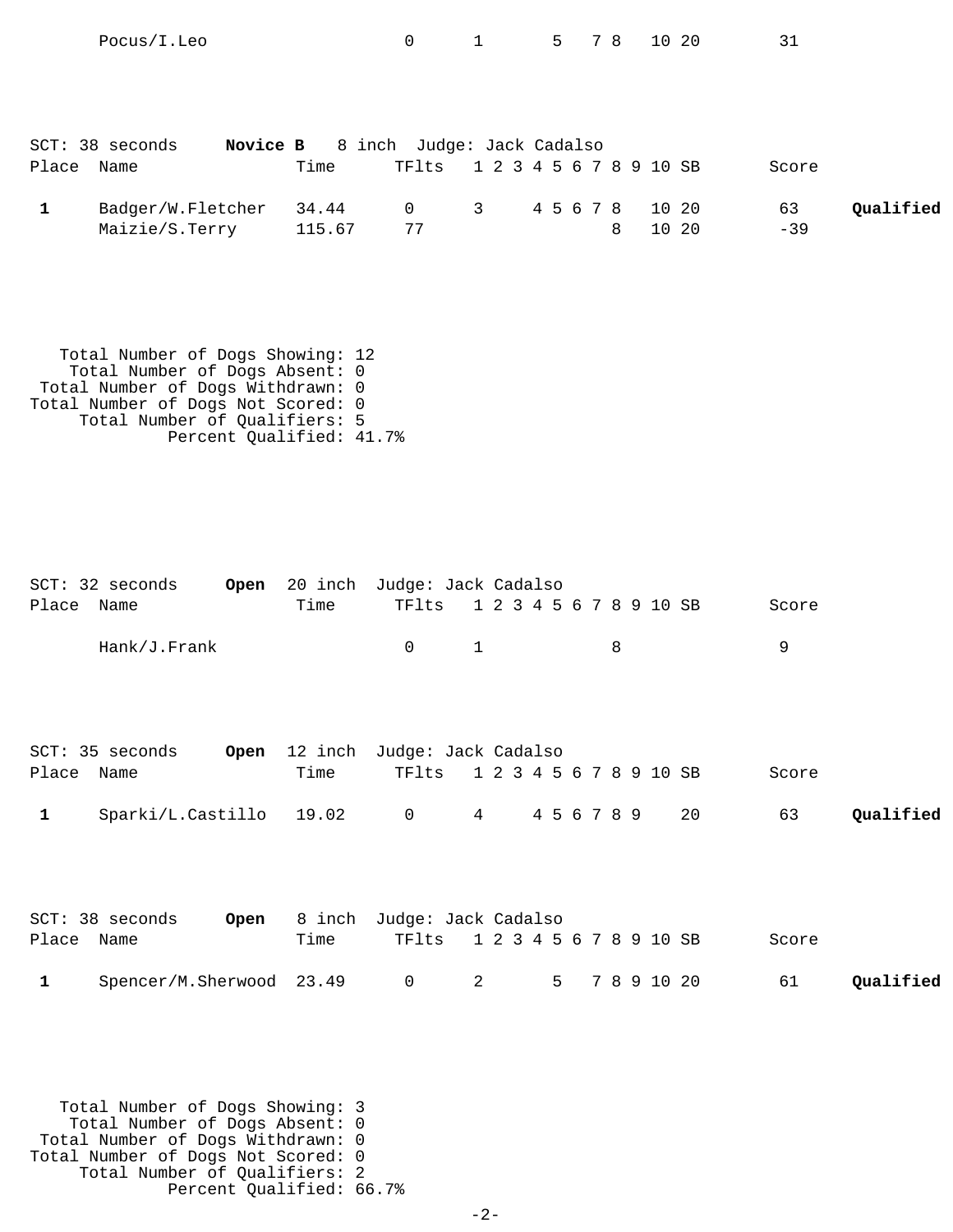| Qualified<br>Qualified |
|------------------------|
|                        |

|            | SCT: 32 seconds |       | Master 20 inch Judge: Jack Cadalso |                               |  |  |  |       |           |
|------------|-----------------|-------|------------------------------------|-------------------------------|--|--|--|-------|-----------|
| Place Name |                 | Time  |                                    | TF1ts 1 2 3 4 5 6 7 8 9 10 SB |  |  |  | Score |           |
|            | Aspen/N.Young   | 31.53 |                                    | 0 4 2 3 4 5 6 7 8 9 10 20     |  |  |  | 78    | Qualified |
|            |                 |       |                                    | $-3-$                         |  |  |  |       |           |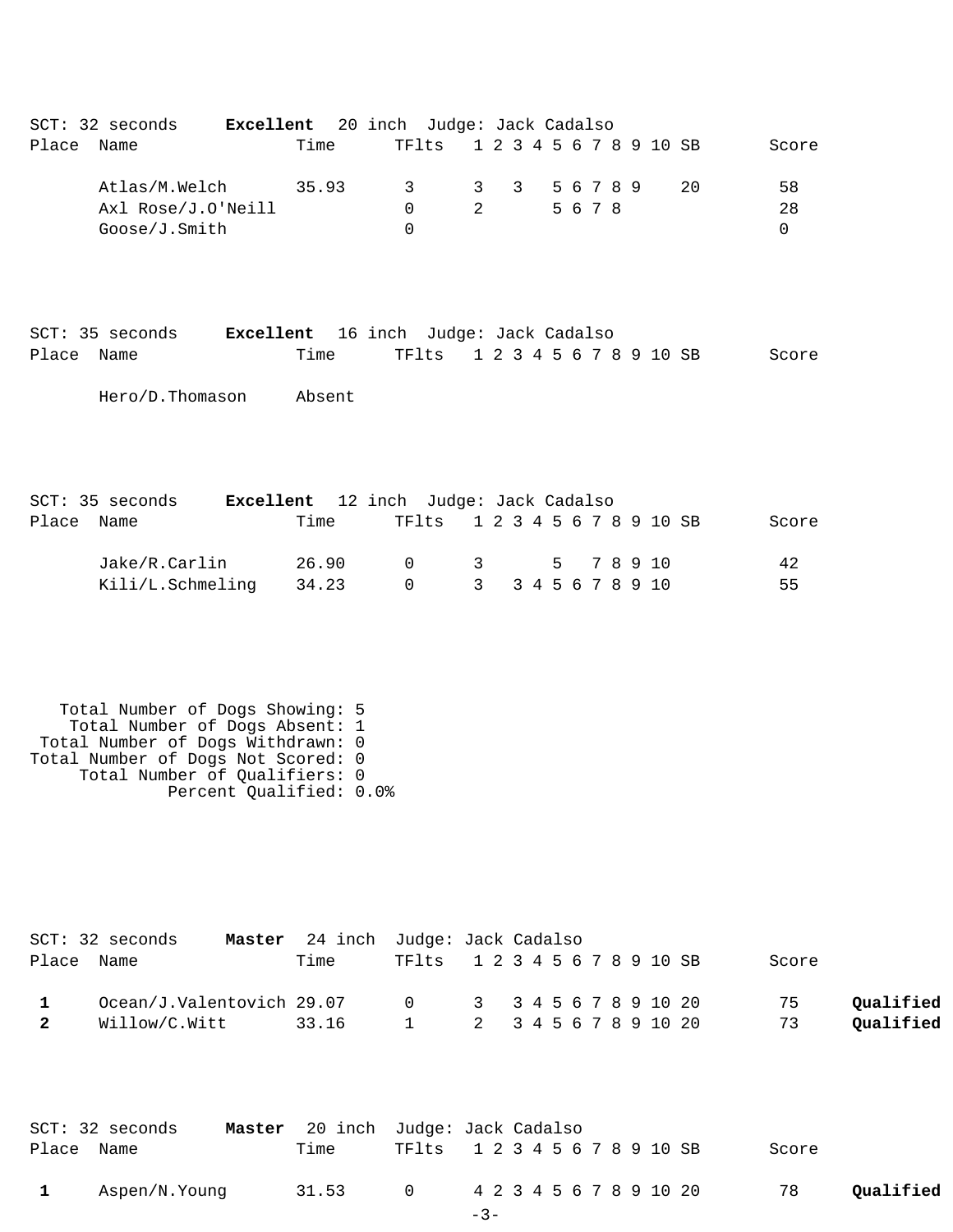| Utah/H.Broadbent | 32.36 | 4 2 3 4 5 6 7 8 9 10 20 |  |      |  |  |  | 78 | Qualified |
|------------------|-------|-------------------------|--|------|--|--|--|----|-----------|
| Gemma/S.Hyde     | 21.95 | 4 3 4 5 6 7 8 9         |  |      |  |  |  | 66 | Oualified |
| Hobbes/J.Joyce   | 32.37 |                         |  | 5789 |  |  |  | 30 |           |

|              | SCT: 35 seconds<br>Master | 16 inch | Judge: Jack Cadalso |    |       |   |    |           |  |                         |      |       |           |
|--------------|---------------------------|---------|---------------------|----|-------|---|----|-----------|--|-------------------------|------|-------|-----------|
| Place        | Name                      | Time    | TF1ts               |    |       |   |    |           |  | 1 2 3 4 5 6 7 8 9 10 SB |      | Score |           |
|              | $Meq/P$ . Gelb            | 27.61   | $\Omega$            |    |       |   |    |           |  | 4 2 3 4 5 6 7 8 9 10 20 |      | 78    | Qualified |
| $\mathbf{2}$ | Abbey/S.Kothur            | 30.21   | 0                   | 3  |       |   |    |           |  | 3 4 5 6 7 8 9 10 20     |      | 75    | Qualified |
| 3            | Spencer/J.Wooten          | 28.81   | 0                   | 5. |       | 3 |    |           |  | 5 6 7 8 9 10 20         |      | 73    | Qualified |
| 4            | Ivan/E.Ewins              | 20.00   | $\Omega$            | 3  |       | २ | 5. |           |  | 7 8 9 10                | - 20 | 65    | Qualified |
|              | Senna/E.Barshack          | 42.64   | 7                   |    | 5 2 3 |   |    | 5 6 7 8 9 |  |                         | 20   | 58    |           |
|              | Bella/L.Gari              | Absent  |                     |    |       |   |    |           |  |                         |      |       |           |
|              | Amber/V.MacVicar          | AIS     |                     |    |       |   |    |           |  |                         |      |       |           |
|              | Lilly/L.Gari              | Absent  |                     |    |       |   |    |           |  |                         |      |       |           |

|              | SCT: 38 seconds | Master 8 inch Judge: Jack Cadalso |                               |  |  |                           |       |           |
|--------------|-----------------|-----------------------------------|-------------------------------|--|--|---------------------------|-------|-----------|
|              | Place Name      | Time                              | TF1ts 1 2 3 4 5 6 7 8 9 10 SB |  |  |                           | Score |           |
|              | Moka/M.Douglas  | 36.67                             |                               |  |  | 0 6 2 3 4 5 6 7 8 9 10 20 | 80    | Oualified |
| $\mathbf{2}$ | Bindi/R.Stille  | 32.48                             | $\cap$                        |  |  | 4 3 5 6 7 8 9 10 20       | 72    | Qualified |

 Total Number of Dogs Showing: 13 Total Number of Dogs Absent: 2 Total Number of Dogs Withdrawn: 1 Total Number of Dogs Not Scored: 0 Total Number of Qualifiers: 11 Percent Qualified: 84.6%

|       | SCT: 35 seconds | <b>Novice Pref</b> 16 inch Judge: Jack Cadalso |               |                               |  |     |            |       |       |           |
|-------|-----------------|------------------------------------------------|---------------|-------------------------------|--|-----|------------|-------|-------|-----------|
| Place | Name            | Time                                           |               | TF1ts 1 2 3 4 5 6 7 8 9 10 SB |  |     |            |       | Score |           |
|       | Nala/G.Skukalek | 30.47                                          | $\cap$        | - 3                           |  |     | 45678 1020 |       | 63    | Oualified |
|       | Furqus/B.Brehm  | 38.20                                          | $\mathcal{R}$ |                               |  | 567 |            | 10 20 | 47    |           |

| SCT: 38 seconds | <b>Novice Pref</b> 8 inch Judge: Jack Cadalso |                      |                               |       |  |  |  |  |  |       |           |
|-----------------|-----------------------------------------------|----------------------|-------------------------------|-------|--|--|--|--|--|-------|-----------|
| Place Name      |                                               | Time                 | TF1ts 1 2 3 4 5 6 7 8 9 10 SB |       |  |  |  |  |  | Score |           |
| Tino/I.Nadal    |                                               | 23.31 0 4 45678 1020 |                               |       |  |  |  |  |  | 64    | Oualified |
|                 |                                               |                      |                               | $-4-$ |  |  |  |  |  |       |           |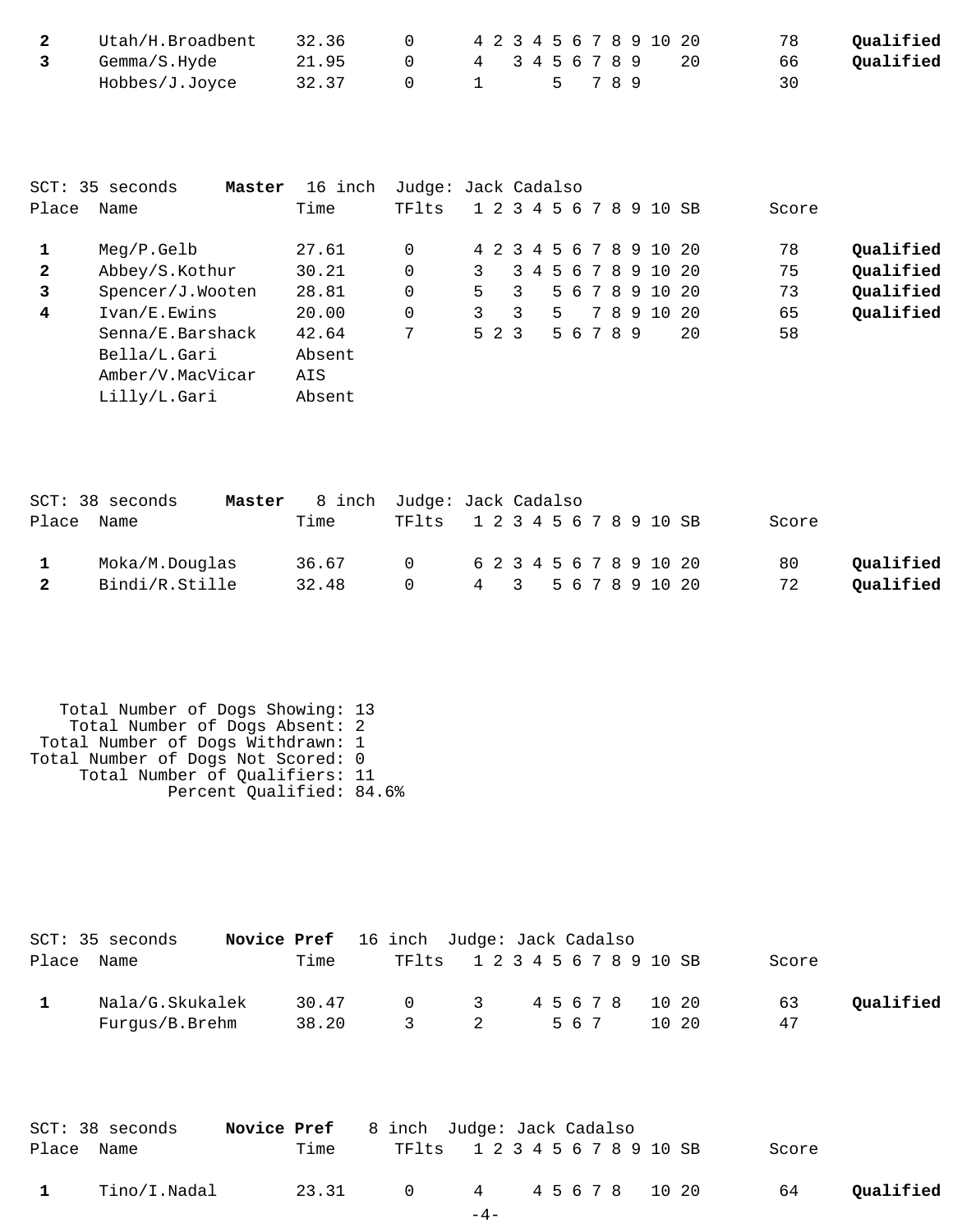|            | $SCT: 41$ seconds                    | <b>Novice Pref</b> 4 inch Judge: Jack Cadalso |                               |  |  |       |           |
|------------|--------------------------------------|-----------------------------------------------|-------------------------------|--|--|-------|-----------|
| Place Name |                                      | Time                                          | TF1ts 1 2 3 4 5 6 7 8 9 10 SB |  |  | Score |           |
|            | Siren/M.Sherwood 31.55 0 3 5678 1020 |                                               |                               |  |  | 59    | Qualified |

 Total Number of Dogs Showing: 4 Total Number of Dogs Absent: 0 Total Number of Dogs Withdrawn: 0 Total Number of Dogs Not Scored: 0 Total Number of Qualifiers: 3 Percent Qualified: 75.0%

|            | SCT: 38 seconds          |      | <b>Open Pref</b> 12 inch Judge: Jack Cadalso |  |  |  |  |  |       |           |
|------------|--------------------------|------|----------------------------------------------|--|--|--|--|--|-------|-----------|
| Place Name |                          | Time | TF1ts 1 2 3 4 5 6 7 8 9 10 SB                |  |  |  |  |  | Score |           |
|            | Sampson/R.Skukalek 36.00 |      | 0 3 4 5 6 7 8 9 10 20                        |  |  |  |  |  | 72    | Qualified |

|            | $SCT: 41$ seconds        | <b>Open Pref</b> 4 inch Judge: Jack Cadalso |        |                               |         |  |  |  |  |     |       |
|------------|--------------------------|---------------------------------------------|--------|-------------------------------|---------|--|--|--|--|-----|-------|
| Place Name |                          | Time                                        |        | TF1ts 1 2 3 4 5 6 7 8 9 10 SB |         |  |  |  |  |     | Score |
|            | Precious/P.Sanders 34.48 |                                             | $\cap$ |                               | 4 45678 |  |  |  |  | -20 | 54    |

 Total Number of Dogs Showing: 2 Total Number of Dogs Absent: 0 Total Number of Dogs Withdrawn: 0 Total Number of Dogs Not Scored: 0 Total Number of Qualifiers: 1 Percent Qualified: 50.0%

| SCT: 35 seconds |      | <b>Excellent Pref</b> 16 inch Judge: Jack Cadalso |       |
|-----------------|------|---------------------------------------------------|-------|
| Place Name      | Time | TF1ts 1 2 3 4 5 6 7 8 9 10 SB                     | Score |

-5-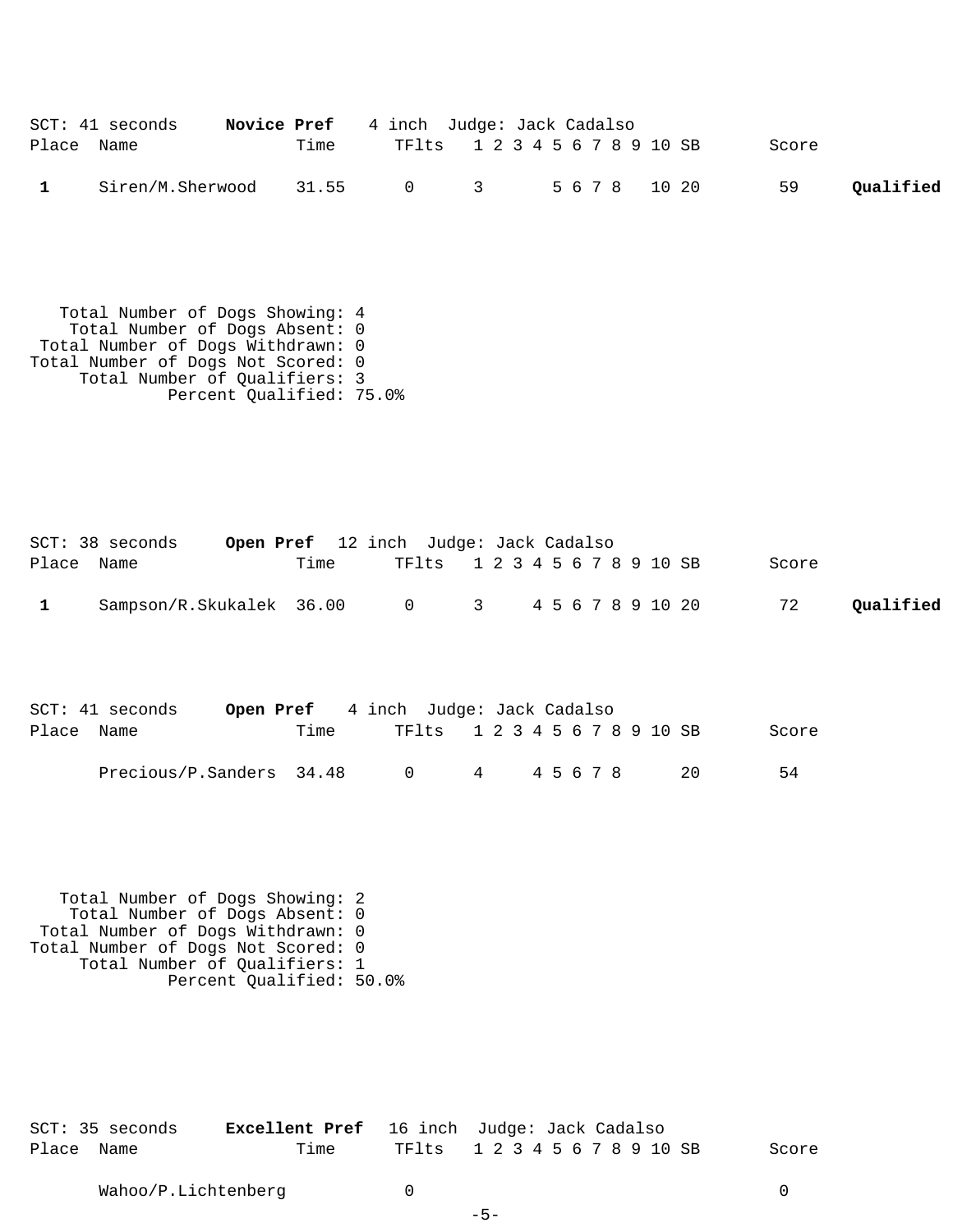| Place Name                  | SCT: 38 seconds                                                                                                                                                                                           | Excellent Pref<br>Time | 12 inch Judge: Jack Cadalso<br>TFlts |                     |   |                    |  | 1 2 3 4 5 6 7 8 9 10 SB             |    | Score    |                        |
|-----------------------------|-----------------------------------------------------------------------------------------------------------------------------------------------------------------------------------------------------------|------------------------|--------------------------------------|---------------------|---|--------------------|--|-------------------------------------|----|----------|------------------------|
| $\mathbf 1$                 | Flurry/K.Lucey<br>Bonny/C.Drury                                                                                                                                                                           | 28.39<br>36.02         | 0<br>0                               | 3<br>$\overline{4}$ | 3 |                    |  | 3 4 5 6 7 8 9 10 20<br>5 6 7 8 9 10 |    | 75<br>52 | Qualified              |
| Place Name                  | SCT: 38 seconds                                                                                                                                                                                           | Excellent Pref<br>Time | 8 inch Judge: Jack Cadalso<br>TFlts  |                     |   |                    |  | 1 2 3 4 5 6 7 8 9 10 SB             |    | Score    |                        |
| 1                           | Spike/S.Scott                                                                                                                                                                                             | 41.70                  | $\mathsf{3}$                         | $\overline{a}$      |   |                    |  | 3 4 5 6 7 8 9 10 20                 |    | 71       | Qualified              |
|                             | Total Number of Dogs Showing: 4<br>Total Number of Dogs Absent: 0<br>Total Number of Dogs Withdrawn: 0<br>Total Number of Dogs Not Scored: 0<br>Total Number of Qualifiers: 2<br>Percent Qualified: 50.0% |                        |                                      |                     |   |                    |  |                                     |    |          |                        |
| Place Name                  | SCT: 35 seconds<br>Master Pref                                                                                                                                                                            | Time                   | 20 inch Judge: Jack Cadalso<br>TFlts |                     |   |                    |  | 1 2 3 4 5 6 7 8 9 10 SB             |    | Score    |                        |
| 1                           | Bazinga/S.Kirkpatri 31.35<br>Benny/J.Joyce                                                                                                                                                                |                        | 0<br>0                               | 4                   |   | 3 4 5 6 7 8 9      |  |                                     | 20 | 66<br>0  | Qualified              |
| Place                       | SCT: 35 seconds<br>Master Pref<br>Name                                                                                                                                                                    | Time                   | 16 inch Judge: Jack Cadalso<br>TFlts |                     |   |                    |  | 1 2 3 4 5 6 7 8 9 10 SB             |    | Score    |                        |
| $\mathbf 1$<br>$\mathbf{2}$ | Cici/T.Needham<br>Winnie/J.Smith                                                                                                                                                                          | 28.04<br>29.82         | 0<br>0                               | 3<br>$\mathbf{3}$   | 3 | 5<br>3 4 5 6 7 8 9 |  | 7 8 9 10 20                         | 20 | 65<br>65 | Qualified<br>Qualified |
|                             |                                                                                                                                                                                                           |                        |                                      |                     |   |                    |  |                                     |    |          |                        |

|            | SCT: 38 seconds | Master Pref 12 inch Judge: Jack Cadalso |      |                     |  |  |  |  |  |  |       |
|------------|-----------------|-----------------------------------------|------|---------------------|--|--|--|--|--|--|-------|
| Place Name |                 |                                         | Time | TF1ts 12345678910SB |  |  |  |  |  |  | Score |

Jessie/K.Jones Absent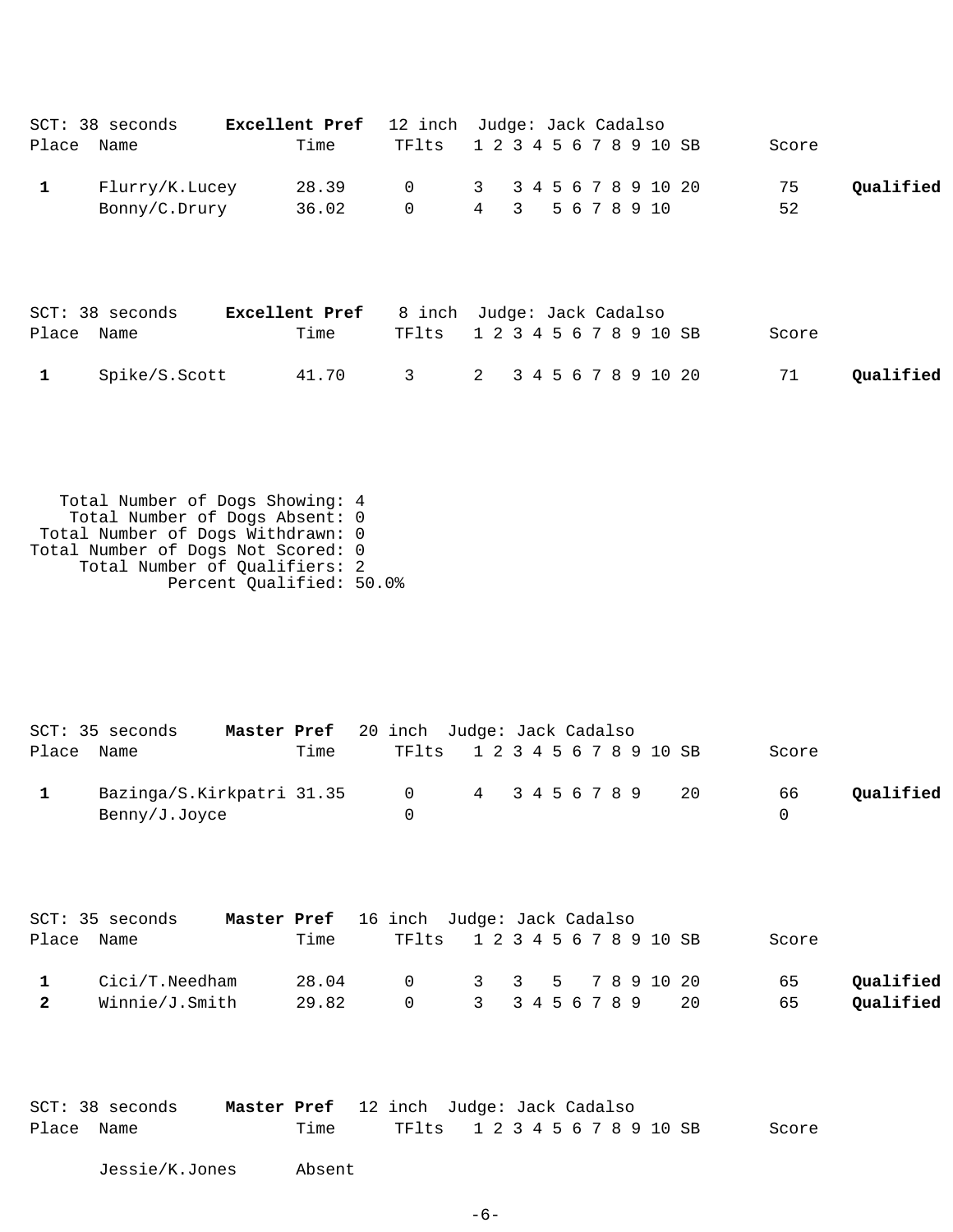|            | $SCT: 41$ seconds   | <b>Master Pref</b> 4 inch Judge: Jack Cadalso |  |                               |  |       |
|------------|---------------------|-----------------------------------------------|--|-------------------------------|--|-------|
| Place Name |                     | Time                                          |  | TF1ts 1 2 3 4 5 6 7 8 9 10 SB |  | Score |
|            | Sterling/V.MacVicar |                                               |  |                               |  |       |

 Total Number of Dogs Showing: 5 Total Number of Dogs Absent: 1 Total Number of Dogs Withdrawn: 0 Total Number of Dogs Not Scored: 0 Total Number of Qualifiers: 3 Percent Qualified: 60.0%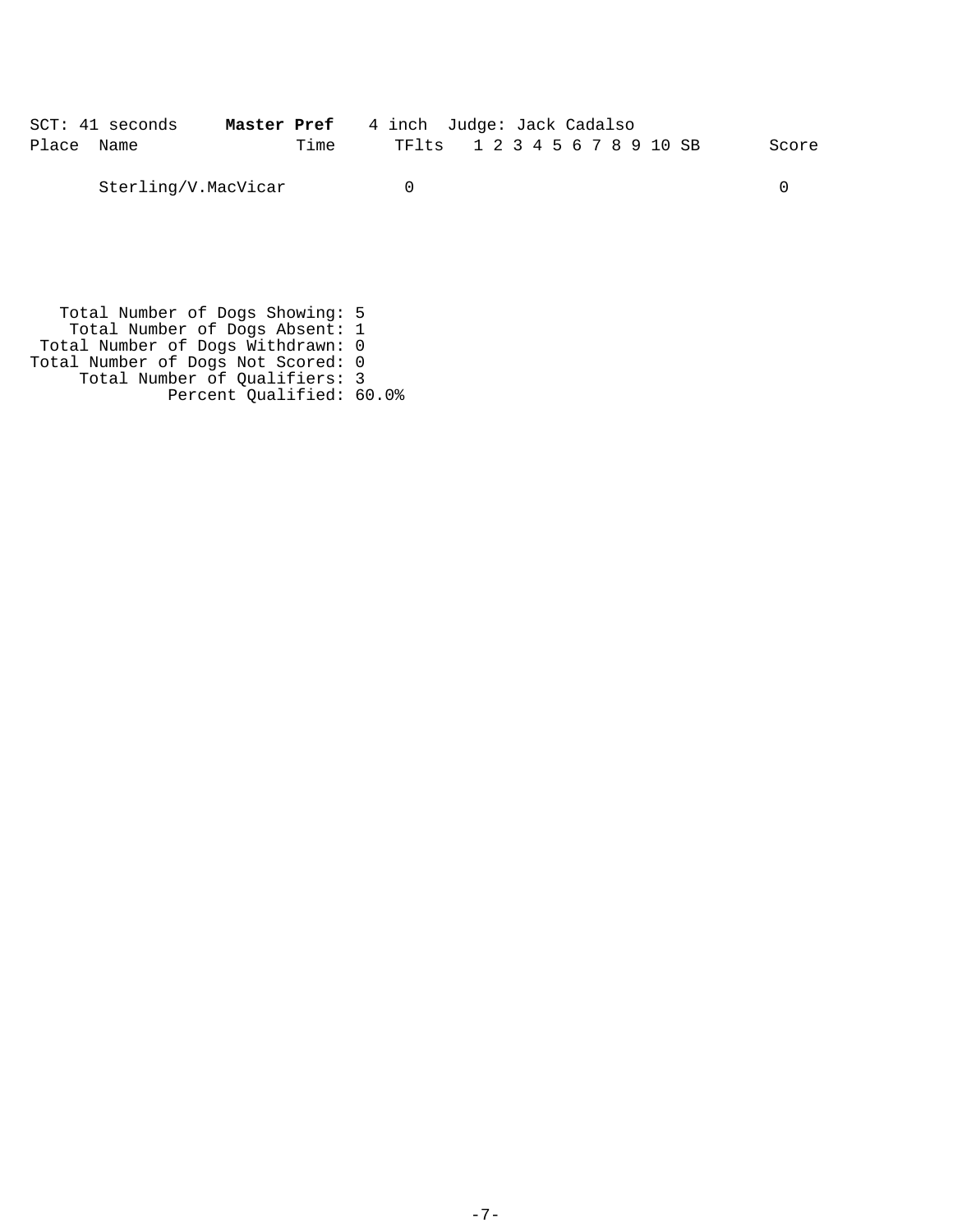#### **Friday, May 13, 2022 Dog Training Club of St. Petersburg Master/Excellent Standard**

|              | Distance: 183 yards SCT: 64 seconds Excellent 20 inch Judge: Jack Cadalso |                 |                |                |              |                                                               |                |       |           |
|--------------|---------------------------------------------------------------------------|-----------------|----------------|----------------|--------------|---------------------------------------------------------------|----------------|-------|-----------|
| Place Name   |                                                                           | Time            |                |                |              | TFlts RFlts WCFlts TblFlts E/F                                |                | Score |           |
|              | Axl Rose/J.O'Neill No Time                                                |                 |                | 1              | $\mathbf{1}$ | 0                                                             | $\mathbf 1$    | Elim  |           |
|              | LuccaME/D.McKnight- No Time                                               |                 |                | $\mathbf{1}$   | $\mathbf{1}$ | 0                                                             | $\overline{2}$ | Elim  |           |
|              | Atlas/M.Welch                                                             | 66.60           | 6              | 2              | $\Omega$     | $\Omega$                                                      | $\mathbf 1$    | Elim  |           |
|              | Vibe/L.Ostrom                                                             | 57.47           | $\Omega$       | $\overline{2}$ | $\mathbf{1}$ | $\Omega$                                                      | $\mathbf{1}$   | Elim  |           |
|              | Distance: 179 yards SCT: 68 seconds Excellent 16 inch Judge: Jack Cadalso |                 |                |                |              |                                                               |                |       |           |
| Place Name   |                                                                           | Time            |                |                |              | TFlts RFlts WCFlts TblFlts E/F                                |                | Score |           |
|              | Wing Man/D.Elmore<br>Hero/D.Thomason                                      | 57.77<br>Absent | $\overline{0}$ | $\mathbf{1}$   | $\mathsf{3}$ | $\mathsf{O}$                                                  | 0              | Elim  |           |
| Place Name   | Distance: 175 yards SCT: 70 seconds Excellent                             | Time            |                |                |              | 12 inch Judge: Jack Cadalso<br>TFlts RFlts WCFlts TblFlts E/F |                | Score |           |
| $\mathbf{1}$ | Kili/L.Schmeling                                                          | 46.19           | $\mathbf 0$    | 0              | $\mathbf{0}$ | 0                                                             | 0              | 100   | Qualified |
|              | Neo/J.Schlueter                                                           | No Time         |                | $\mathbf{1}$   | $\Omega$     | $\Omega$                                                      | $\mathbf{1}$   | Elim  |           |
|              |                                                                           |                 |                |                |              |                                                               |                |       |           |
|              | Distance: 175 yards SCT: 75 seconds Excellent                             |                 |                |                |              | 8 inch Judge: Jack Cadalso                                    |                |       |           |
| Place Name   |                                                                           | Time            |                |                |              | TFlts RFlts WCFlts TblFlts E/F                                |                | Score |           |
|              | Spencer/M.Sherwood                                                        | 149.91          | 222            | 4              | $\mathbf 1$  | 0                                                             | $\mathbf{1}$   | Elim  |           |
|              | CinnaBun/D.Elmore                                                         | 67.96           | $\Omega$       | 3              | 3            | $\Omega$                                                      | $\mathbf{1}$   | Elim  |           |
|              |                                                                           |                 |                |                |              |                                                               |                |       |           |

 Total Number of Dogs Showing: 9 Total Number of Dogs Absent: 1 Total Number of Dogs Withdrawn: 0 Total Number of Dogs Not Scored: 0 Total Number of Qualifiers: 1 Percent Qualified: 11.1%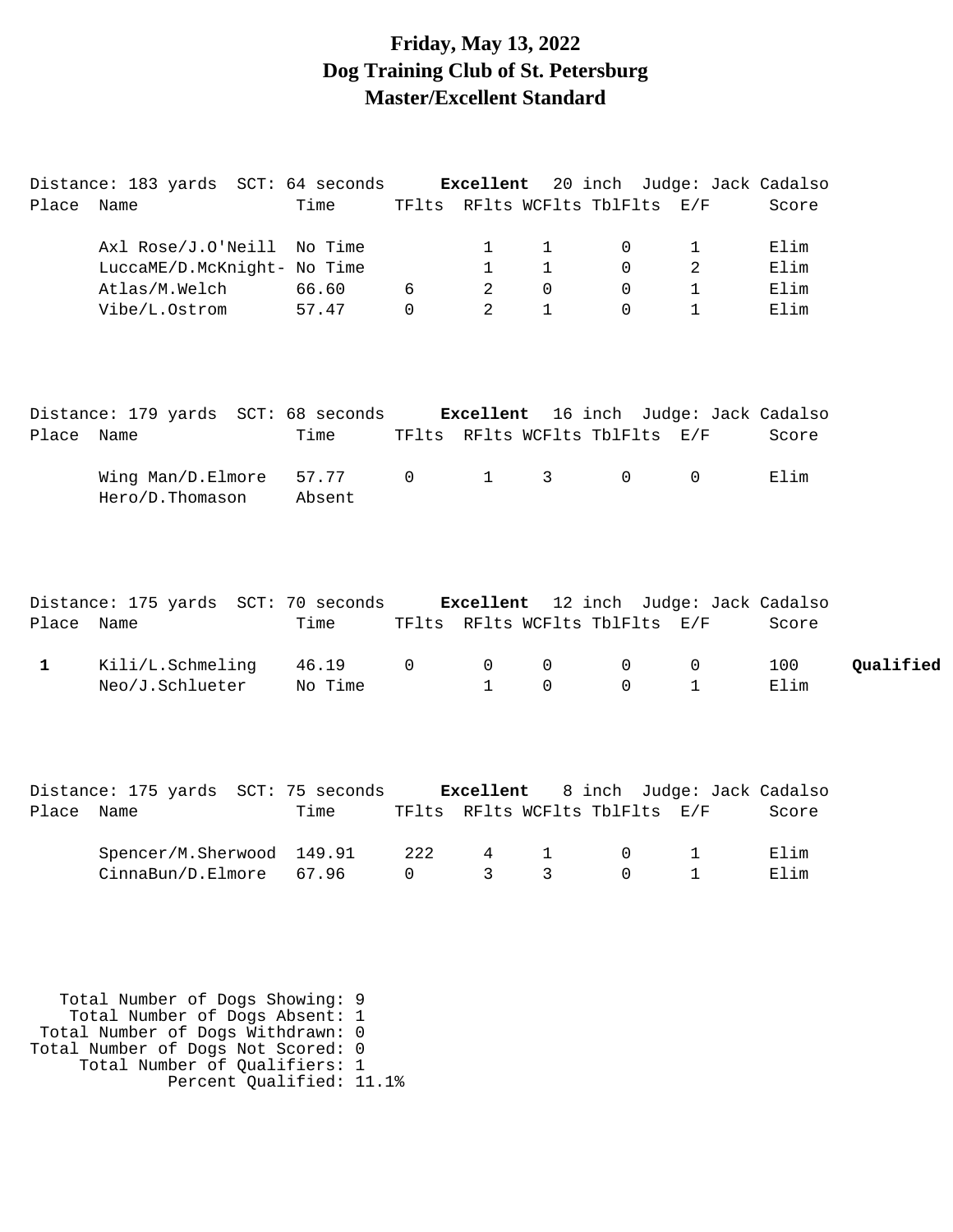|                         | Distance: 183 yards SCT: 68 seconds     |       |  | Master 24 inch Judge: Jack Cadalso              |       |           |
|-------------------------|-----------------------------------------|-------|--|-------------------------------------------------|-------|-----------|
| Place Name              |                                         | Time  |  | TFlts RFlts WCFlts TblFlts E/F                  | Score |           |
| $\mathbf{1}$            | $Ocean/J.Valentovich$ 42.21 0 0 0 0 0 0 |       |  |                                                 | 100   | Oualified |
| $\overline{\mathbf{2}}$ | Willow/C.Witt                           | 48.81 |  | $\begin{matrix} 0 & 0 & 0 & 0 & 0 \end{matrix}$ | 100   | Qualified |

|              | Distance: 183 yards<br>SCT: | 64 seconds |       | Master   | 20 inch |                      |     | Judge: Jack Cadalso |           |
|--------------|-----------------------------|------------|-------|----------|---------|----------------------|-----|---------------------|-----------|
| Place        | Name                        | Time       | TFlts |          |         | RFlts WCFlts TblFlts | E/F | Score               |           |
|              | Utah/H.Broadbent            | 36.13      |       | $\Omega$ | 0       | $\Omega$             | 0   | 100                 | Qualified |
| $\mathbf{2}$ | Hobbes/J.Joyce              | 51.30      | 0     | $\Omega$ | 0       | 0                    | 0   | 100                 | Qualified |
|              | Gem/L.Ostrom                | 43.72      |       |          | 0       | $\Omega$             | 0   | Elim                |           |
|              | Aspen/N.Young               | 47.37      | 0     |          |         | 0                    |     | Elim                |           |
|              | Goose/J.Smith               | 56.45      | 0     | 1        | 0       | $\Omega$             | 0   | Elim                |           |
|              | Spring/T.Johnson            | 63.73      |       | 2        |         | 0                    |     | Elim                |           |
|              | TKO/D.Donaldson             | Absent     |       |          |         |                      |     |                     |           |
|              |                             |            |       |          |         |                      |     |                     |           |

|              | Distance: 179 yards SCT: 68 seconds |         |             | Master   | 16 inch     |                      | Judge: Jack Cadalso |       |           |
|--------------|-------------------------------------|---------|-------------|----------|-------------|----------------------|---------------------|-------|-----------|
| Place        | Name                                | Time    | TFlts       |          |             | RFlts WCFlts TblFlts | E/F                 | Score |           |
| 1            |                                     |         |             |          |             |                      |                     |       | Oualified |
|              | Abbey/S.Kothur                      | 43.94   | $\mathbf 0$ | 0        | $\mathbf 0$ | 0                    | 0                   | 100   |           |
| $\mathbf{2}$ | Cash/J.Schlueter                    | 49.30   | $\Omega$    | $\Omega$ | $\mathbf 0$ | $\Omega$             | $\Omega$            | 100   | Qualified |
| 3            | Senna/E.Barshack                    | 49.87   | 0           | 0        | $\mathbf 0$ | 0                    | 0                   | 100   | Qualified |
| 4            | Ivan/E.Ewins                        | 50.17   | $\Omega$    | $\Omega$ | $\mathbf 0$ | $\Omega$             | $\Omega$            | 100   | Qualified |
|              | Sterling/V.MacVicar 39.87           |         | $\Omega$    |          |             | 0                    |                     | Elim  |           |
|              | Wicked/S.Michaels                   | No Time |             | 0        |             | $\Omega$             | 2                   | Elim  |           |
|              | Meq/P.Gelb                          | 39.04   | $\mathbf 0$ | 2        |             | 0                    | 2                   | Elim  |           |
|              | Tyler/L.Coleman                     | 50.38   | $\Omega$    | 0        |             | $\Omega$             | $\Omega$            | Elim  |           |
|              | Spencer/J.Wooten                    | 55.13   | $\Omega$    | 2        |             | $\Omega$             | $\Omega$            | Elim  |           |
|              | Trudy/B.Jordan                      | 51.48   | $\Omega$    | 0        | 1           | 0                    | 1                   | Elim  |           |
|              | Bella/L.Gari                        | Absent  |             |          |             |                      |                     |       |           |
|              | Amber/V.MacVicar                    | AIS     |             |          |             |                      |                     |       |           |

|              | Distance: 175 yards SCT: 70 seconds |       |          | Master         |                | 12 inch Judge: Jack Cadalso    |   |       |           |
|--------------|-------------------------------------|-------|----------|----------------|----------------|--------------------------------|---|-------|-----------|
| Place        | Name                                | Time  |          |                |                | TFlts RFlts WCFlts TblFlts E/F |   | Score |           |
|              | Edge/S.Michaels                     | 38.58 | $\Omega$ | $\overline{0}$ | $\Omega$       | $\Omega$                       |   | 100   | Qualified |
| $\mathbf{2}$ | Blaze/S.Michaels                    | 39.88 | $\Omega$ | $\Omega$       | $\Omega$       |                                |   | 100   | Qualified |
|              | Zach/R.Carlin                       | 42.71 | $\cap$   | $\bigcap$      | $\overline{0}$ | 0                              | U | 100   | Oualified |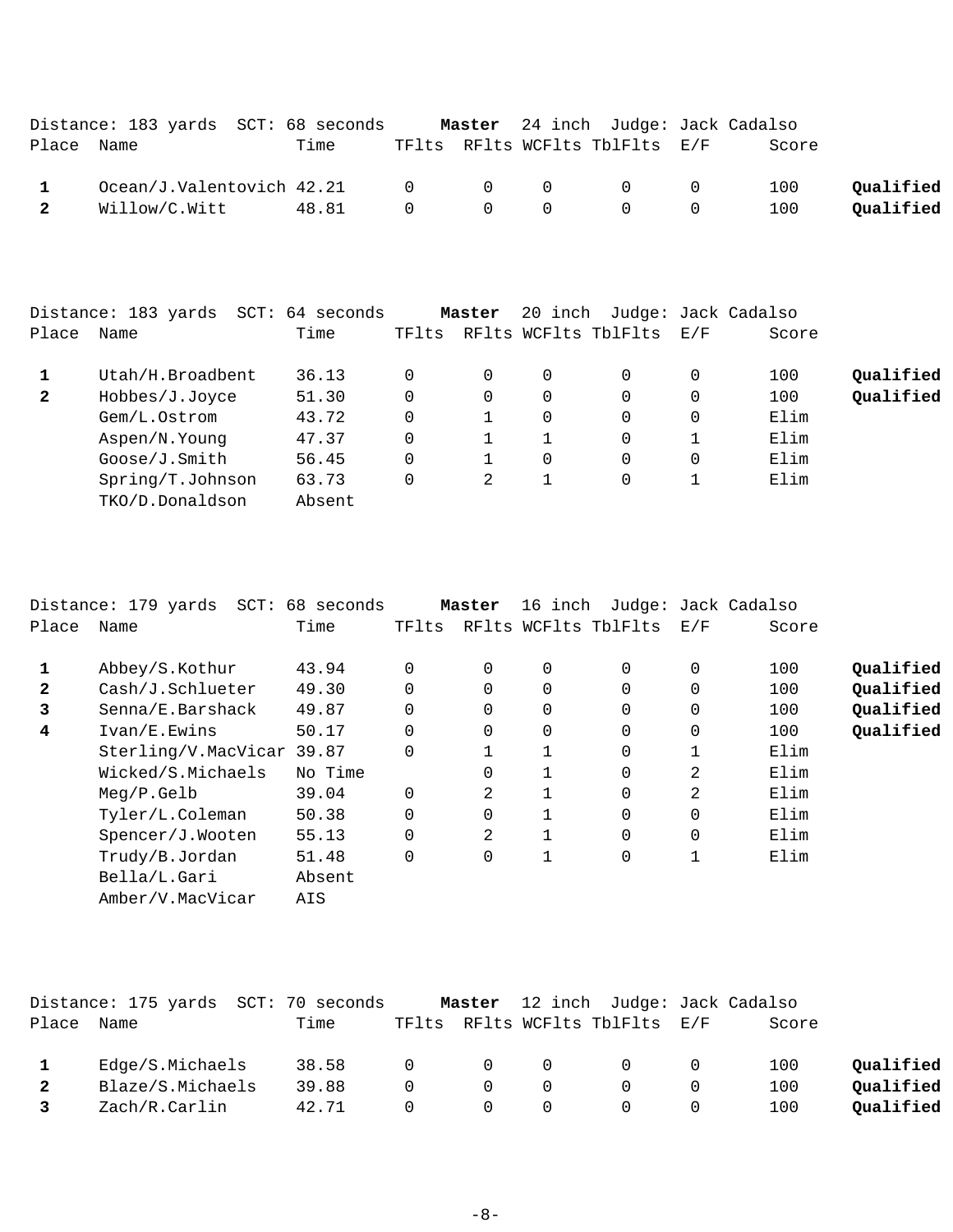|                                            | Jester/J.Chodelka<br>Lolo/D.Hartzell                                                                   | No Time<br>43.08 | $\Omega$                                     | $\mathbf{1}$                      | 0<br>0                  | 0<br>0                                             |                            | Elim<br>Elim             |                                                  |
|--------------------------------------------|--------------------------------------------------------------------------------------------------------|------------------|----------------------------------------------|-----------------------------------|-------------------------|----------------------------------------------------|----------------------------|--------------------------|--------------------------------------------------|
| Place                                      | Distance: 175 yards SCT: 75 seconds<br>Name                                                            | Time             | TFlts                                        | Master                            |                         | 8 inch Judge: Jack Cadalso<br>RFlts WCFlts TblFlts | E/F                        | Score                    |                                                  |
| $\mathbf{1}$<br>т2<br>т2<br>$\overline{4}$ | Mighty Mouse/D.Elmo 37.48<br>Honey Badger/D.Elmo 39.89<br>Buff/S.Michaels<br>Sky Cowboy/D.Elmore 42.47 | 39.89            | $\Omega$<br>$\Omega$<br>$\Omega$<br>$\Omega$ | $\mathbf 0$<br>0<br>0<br>$\Omega$ | 0<br>0<br>0<br>$\Omega$ | $\Omega$<br>0<br>$\overline{0}$<br>$\Omega$        | 0<br>$\mathbf 0$<br>0<br>0 | 100<br>100<br>100<br>100 | Qualified<br>Qualified<br>Qualified<br>Qualified |
|                                            | Midas/K.Huling                                                                                         | 59.01            | $\Omega$                                     |                                   | 2                       | $\Omega$                                           |                            | Elim                     |                                                  |

Moka/M.Douglas 42.89 0 0 0 0 0 100 **Qualified**

Bindi/R.Stille 47.18 0 1 0 0 0 Elim Macchiato/D.Elmore 52.76 0 2 1 0 0 Elim

 Total Number of Dogs Showing: 31 Total Number of Dogs Absent: 2 Total Number of Dogs Withdrawn: 1 Total Number of Dogs Not Scored: 0 Total Number of Qualifiers: 16 Percent Qualified: 51.6%

Distance: 183 yards SCT: 73 seconds **Excellent Pref** 20 inch Judge: Jack Cadalso Place Name Time TFlts RFlts WCFlts TblFlts E/F Score Luke/T.Sharpe Absent

|            | Distance: 183 yards SCT: 69 seconds |      |                |              |                                | <b>Excellent Pref</b> 16 inch Judge: Jack Cadalso |
|------------|-------------------------------------|------|----------------|--------------|--------------------------------|---------------------------------------------------|
| Place Name |                                     | Time |                |              | TFlts RFlts WCFlts TblFlts E/F | Score                                             |
|            | Wahoo/P.Lichtenberg No Time         |      |                | $0\qquad 1$  | - 0                            | Elim                                              |
|            | George/K.Evers-Hays 56.92           |      | $\overline{0}$ | $1 \qquad 0$ | - ( )                          | Elim                                              |

|            |                 | Distance: 175 yards SCT: 75 seconds |  |                                | <b>Excellent Pref</b> 8 inch Judge: Jack Cadalso |           |
|------------|-----------------|-------------------------------------|--|--------------------------------|--------------------------------------------------|-----------|
| Place Name |                 | Time                                |  | TFlts RFlts WCFlts TblFlts E/F | Score                                            |           |
|            | 1 Spike/S.Scott | 57.64 0 0 0 0 0                     |  |                                | 100                                              | Qualified |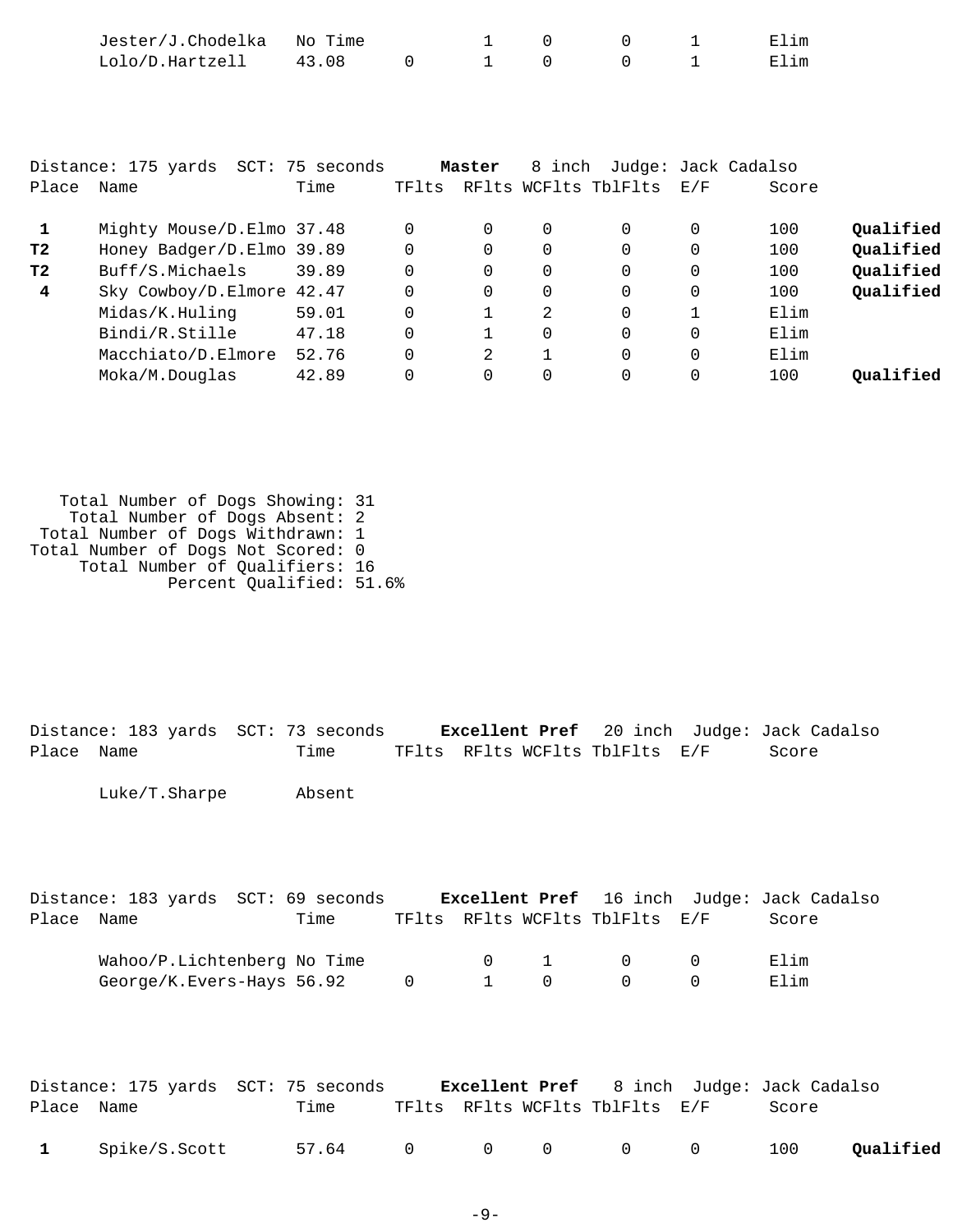Total Number of Dogs Showing: 3 Total Number of Dogs Absent: 1 Total Number of Dogs Withdrawn: 0 Total Number of Dogs Not Scored: 0 Total Number of Qualifiers: 1 Percent Qualified: 33.3%

|              | Distance: 183 yards       | SCT: 73 seconds |       | Master Pref |                      |     | 20 inch Judge: Jack Cadalso |           |
|--------------|---------------------------|-----------------|-------|-------------|----------------------|-----|-----------------------------|-----------|
| Place        | Name                      | Time            | TFlts |             | RFlts WCFlts TblFlts | E/F | Score                       |           |
|              | Benny/J.Joyce             | 56.40           | 0     | $\Omega$    |                      |     | 100                         | Qualified |
| $\mathbf{2}$ | Lotte/L.Belcher           | 59.48           | 0     | 0           |                      |     | 100                         | Qualified |
|              | Murphy/M.Martin           | 62.65           | 0     | 0           |                      |     | 100                         | Qualified |
|              | Bazinga/S.Kirkpatri 56.22 |                 | 0     | 0           |                      |     | Elim                        |           |
|              | Jack/L.Jeffers            | 49.97           |       | 0           |                      |     | Elim                        |           |

|              | Distance: 183 yards<br>SCT: | 69 seconds |          | Master Pref |               | 16 inch              |     | Judge: Jack Cadalso |           |
|--------------|-----------------------------|------------|----------|-------------|---------------|----------------------|-----|---------------------|-----------|
| Place        | Name                        | Time       | TFlts    |             |               | RFlts WCFlts TblFlts | E/F | Score               |           |
|              | Liza/P.Lesher               | 48.56      |          | 0           | 0             | 0                    | 0   | 100                 | Qualified |
| $\mathbf{2}$ | Katie/L.Wilken              | 49.60      | $\Omega$ | $\Omega$    | 0             | 0                    | 0   | 100                 | Qualified |
|              | Coqui/L.Wilken              | 50.98      | $\Omega$ | $\Omega$    | 0             | $\Omega$             | 0   | 100                 | Qualified |
| 4            | Sioux/J.Mylchreest          | 58.00      | $\Omega$ | $\Omega$    | 0             | $\Omega$             | 0   | 100                 | Qualified |
|              | Winnie/J.Smith              | 51.65      | $\Omega$ | 2           | $\mathcal{L}$ | $\Omega$             | 2   | Elim                |           |
|              | $Cici/T.$ Needham           | 49.70      |          |             | 0             |                      |     | Elim                |           |
|              |                             |            |          |             |               |                      |     |                     |           |

|              | Distance: 179 yards | SCT: 73 seconds |       | Master Pref |          | 12 inch              |     | Judge: Jack Cadalso |           |
|--------------|---------------------|-----------------|-------|-------------|----------|----------------------|-----|---------------------|-----------|
| Place        | Name                | Time            | TFlts |             |          | RFlts WCFlts TblFlts | E/F | Score               |           |
| 1            | Diamond/V.MacVicar  | 41.61           | 0     | 0           | 0        |                      |     | 100                 | Qualified |
| $\mathbf{2}$ | Blue/P.McBride      | 51.83           | 0     | 0           | 0        |                      | 0   | 100                 | Oualified |
| 3            | Dallas/J.Gorbas     | 58.22           | 0     | 0           | $\Omega$ |                      | 0   | 100                 | Qualified |
| 4            | Kaylee/T.Colbert    | 61.86           | 0     | 0           | 0        | 0                    | 0   | 100                 | Qualified |
|              | Breeze/L.Calci      | 55.83           | 0     | 0           |          |                      | 0   | Elim                |           |
|              | Bonny/C.Drury       | 64.47           | 0     | 0           | 0        |                      |     | Elim                |           |
|              | Jessie/K.Jones      | Absent          |       |             |          |                      |     |                     |           |
|              | Echo/J.Killeen      | Absent          |       |             |          |                      |     |                     |           |

|              |               | Distance: 175 yards SCT: 75 seconds |  |                                | <b>Master Pref</b> 8 inch Judge: Jack Cadalso |           |
|--------------|---------------|-------------------------------------|--|--------------------------------|-----------------------------------------------|-----------|
| Place Name   |               | Time                                |  | TFlts RFlts WCFlts TblFlts E/F | Score                                         |           |
| $\mathbf{1}$ | Gauge/L.Glick | 45.35 0 0 0 0 0                     |  |                                | 100                                           | Qualified |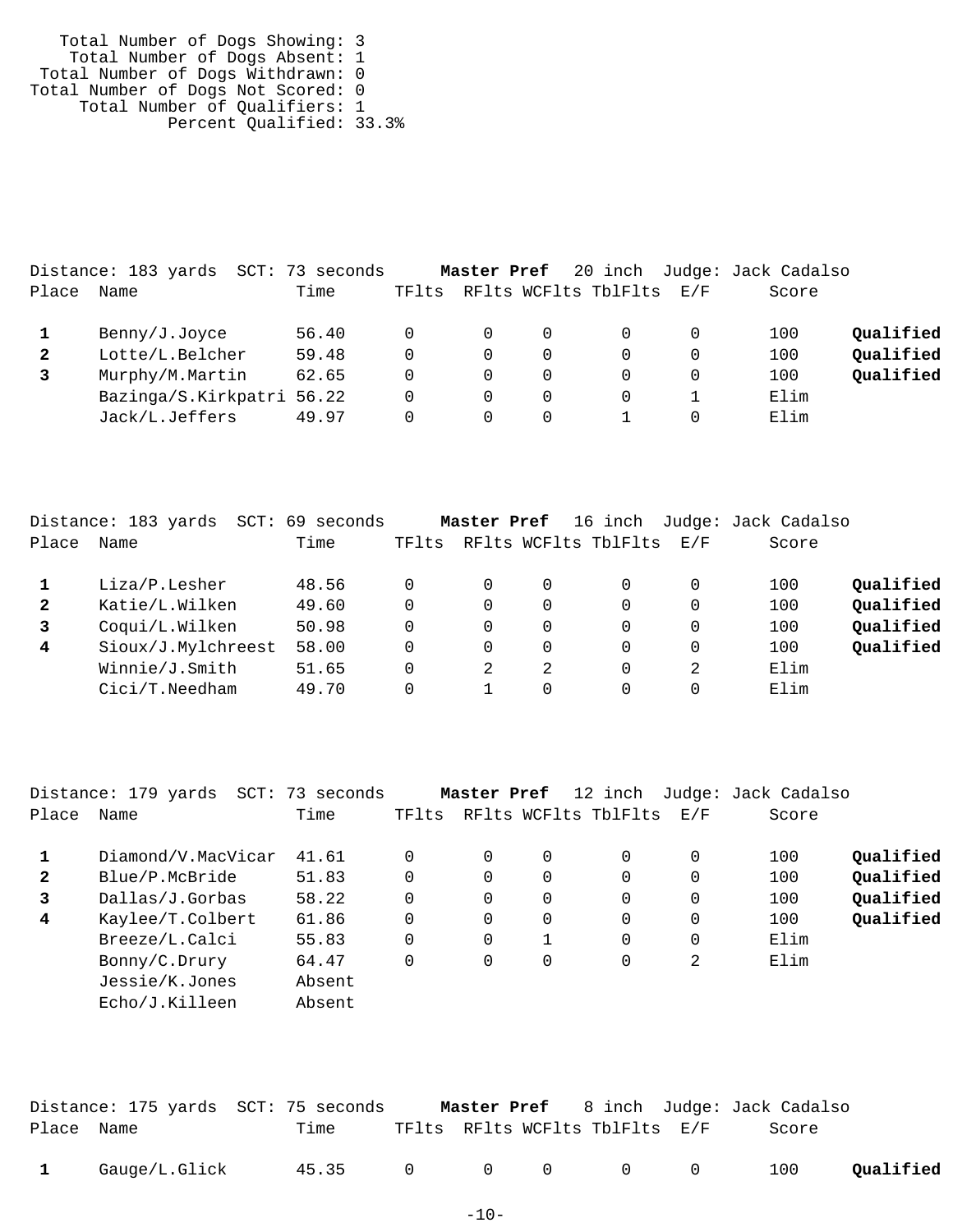| 2     | Ray/J.Chodelka                      | 49.19   | $\mathbf 0$ | $\mathbf{0}$ | 0 | 0                    | 0   | 100                 | Qualified |
|-------|-------------------------------------|---------|-------------|--------------|---|----------------------|-----|---------------------|-----------|
| 3     | Razzle/L.Larsen                     | 63.09   | $\mathbf 0$ | 0            | 0 | 0                    | 0   | 100                 | Qualified |
|       | Joule/K.Huling                      | No Time |             | 0            | 0 | 0                    |     | Elim                |           |
|       | Distance: 175 yards SCT: 80 seconds |         |             | Master Pref  |   | 4 inch               |     | Judge: Jack Cadalso |           |
| Place | Name                                | Time    | TFlts       |              |   | RFlts WCFlts TblFlts | E/F | Score               |           |

| Maddie/M.Rulli 73.24 0 0 0 0 0 100 <b>Qualified</b> |  |  |  |  |
|-----------------------------------------------------|--|--|--|--|
| $\text{Coco/R. Stille}$ 69.73 0 2 4 0 3 Elim        |  |  |  |  |

| Total Number of Dogs Showing: 23   |  |
|------------------------------------|--|
| Total Number of Dogs Absent: 2     |  |
| Total Number of Dogs Withdrawn: 0  |  |
| Total Number of Dogs Not Scored: 0 |  |
| Total Number of Qualifiers: 15     |  |
| Percent Qualified: 65.2%           |  |
|                                    |  |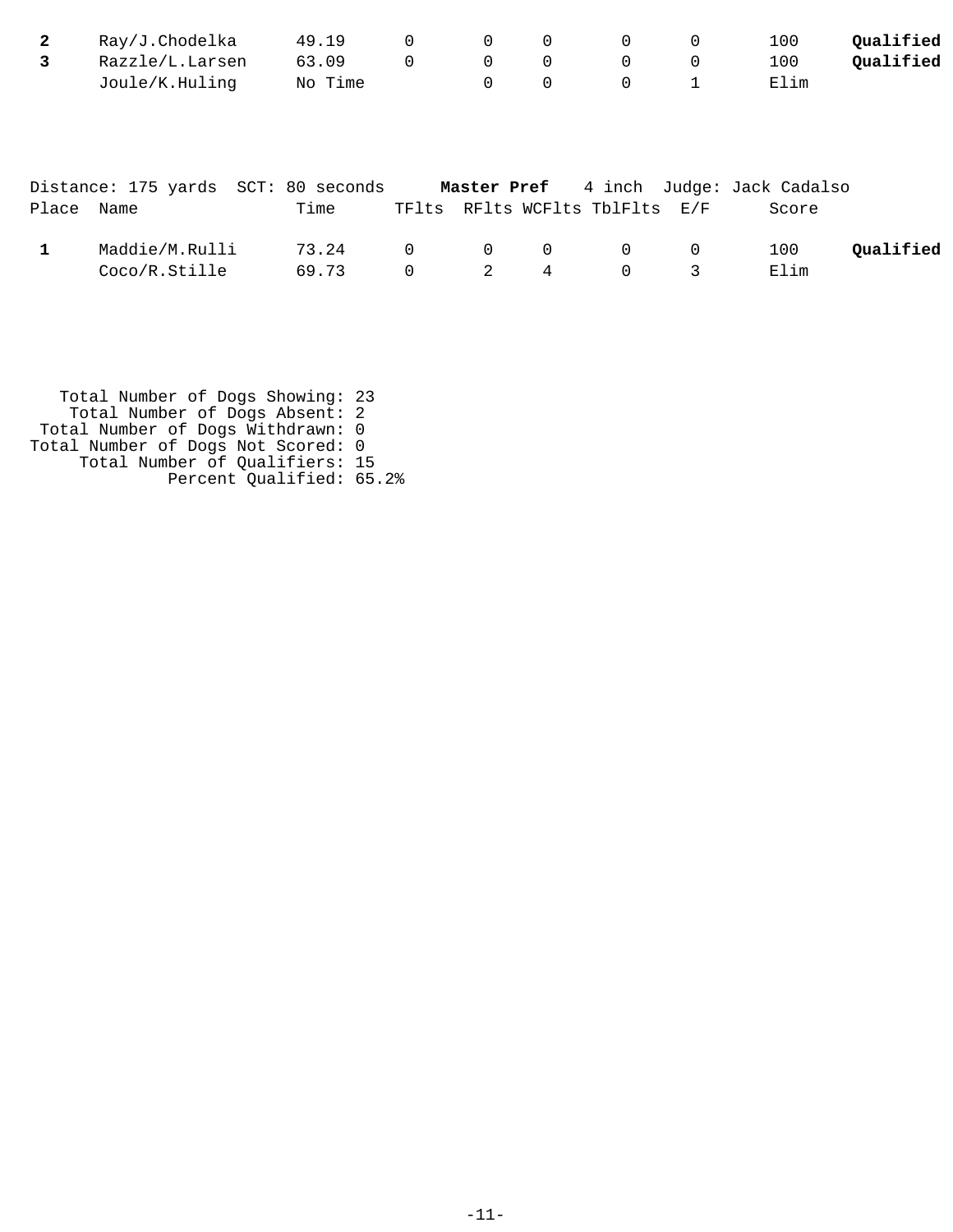# **Friday, May 13, 2022 Dog Training Club of St. Petersburg Open Standard**

| Place Name   | Distance: 175 yards SCT: 71 seconds                                       | Time                              |                              | Open                                        |                                          | 20 inch Judge: Jack Cadalso<br>TFlts RFlts WCFlts TblFlts E/F |                          | Score               |           |
|--------------|---------------------------------------------------------------------------|-----------------------------------|------------------------------|---------------------------------------------|------------------------------------------|---------------------------------------------------------------|--------------------------|---------------------|-----------|
| $\mathbf 1$  | Misty/M.Van Ells<br>Savvy/J.Wooten<br>Ryker/S.Goetzinger                  | 63.32<br>73.72<br>65.72           | 0<br>4<br>$\Omega$           | 0<br>3<br>$\overline{2}$                    | 0<br>$\mathbf{1}$<br>$\overline{2}$      | 0<br>2<br>$\Omega$                                            | 0<br>0<br>$\mathbf{1}$   | 100<br>Elim<br>Elim | Qualified |
| Place Name   | Distance: 171 yards SCT: 73 seconds                                       | Time                              |                              | Open                                        |                                          | 16 inch Judge: Jack Cadalso<br>TFlts RFlts WCFlts TblFlts E/F |                          | Score               |           |
| $\mathbf{1}$ | Maybelline/P.Burch<br>Lilly/L.Gari<br>Lively/D.Connelly                   | 68.73<br>55.94<br>55.94           | 0<br>$\mathsf 0$<br>$\Omega$ | $\mathbf 1$<br>$\mathbf{1}$<br>$\mathbf{1}$ | 0<br>$\mathbf{1}$<br>$\mathbf{1}$        | $\mathsf{O}$<br>0<br>$\Omega$                                 | 0<br>2<br>$\overline{2}$ | 95<br>Elim<br>Elim  | Qualified |
| Place Name   | Distance: 167 yards SCT: 76 seconds                                       | Time                              |                              | Open                                        |                                          | 12 inch Judge: Jack Cadalso<br>TFlts RFlts WCFlts TblFlts E/F |                          | Score               |           |
|              | Sparki/L.Castillo<br>Tonka/C.Little                                       | 62.86<br>No Time                  | 0                            | $\mathbf 1$<br>$\overline{2}$               | 2<br>$\mathbf{1}$                        | $\mathbf 0$<br>$\Omega$                                       | 0<br>$\mathbf{1}$        | Elim<br>Elim        |           |
| Place Name   | Distance: 167 yards SCT: 79 seconds                                       | Time                              |                              | Open                                        |                                          | 8 inch Judge: Jack Cadalso<br>TFlts RFlts WCFlts TblFlts      | E/F                      | Score               |           |
| $\mathbf{1}$ | Badger/W.Fletcher<br>Keira/J.Fletcher<br>Rosie/E.Floro<br>Oliver/T.Sharpe | 62.87<br>56.94<br>54.46<br>Absent | $\mathsf 0$<br>0<br>$\Omega$ | 0<br>0<br>$\mathbf{1}$                      | $\mathsf{O}\xspace$<br>0<br>$\mathbf{1}$ | 0<br>$\mathbf 0$<br>$\Omega$                                  | 0<br>1<br>$\overline{2}$ | 100<br>Elim<br>Elim | Qualified |

 Total Number of Dogs Showing: 11 Total Number of Dogs Absent: 1 Total Number of Dogs Withdrawn: 0 Total Number of Dogs Not Scored: 0 Total Number of Qualifiers: 3 Percent Qualified: 27.3%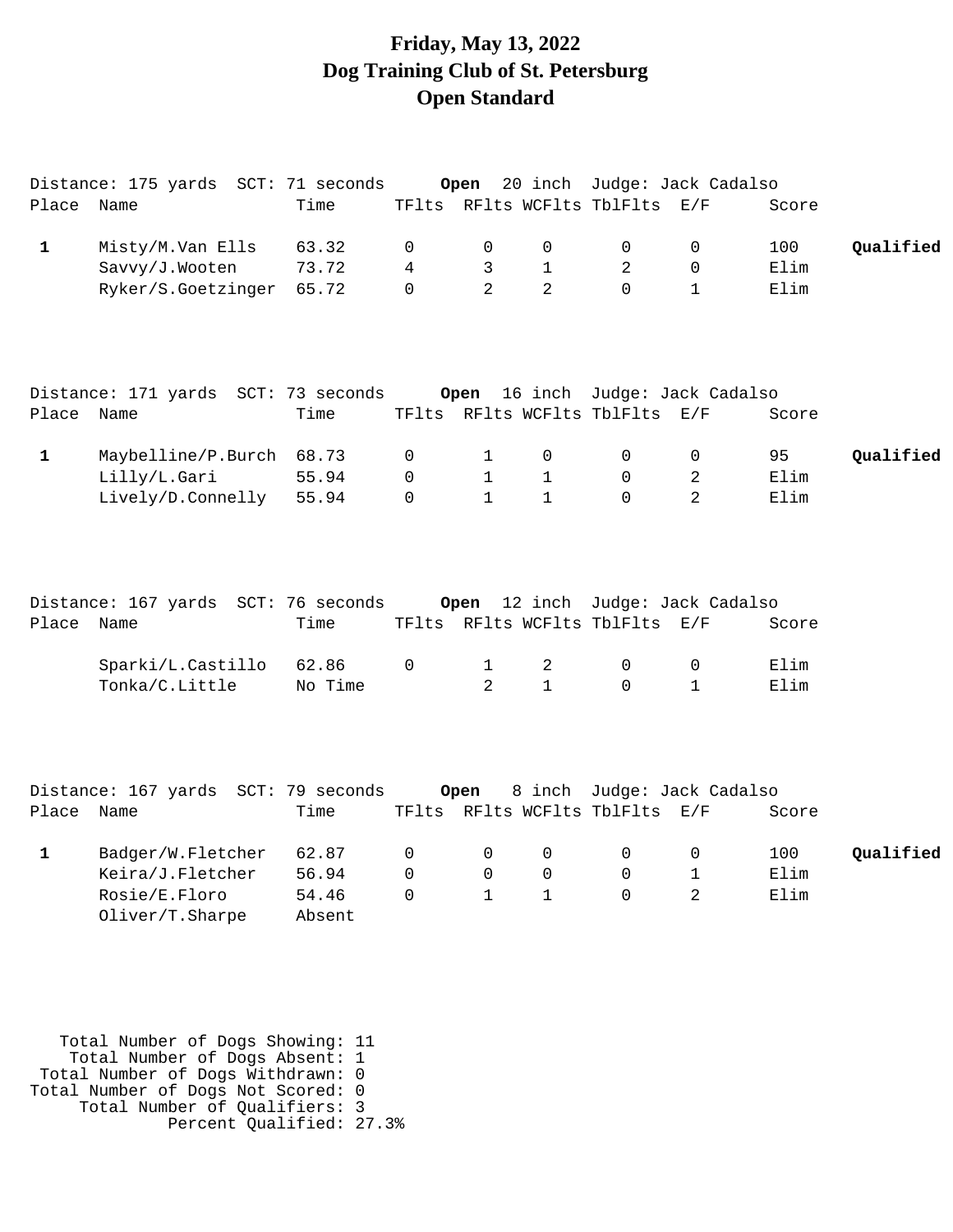| Place Name   | Distance: 175 yards SCT: 79 seconds Open Pref 20 inch Judge: Jack Cadalso | Time TFlts RFlts WCFlts TblFlts E/F |   |              |                                |                | Score |           |
|--------------|---------------------------------------------------------------------------|-------------------------------------|---|--------------|--------------------------------|----------------|-------|-----------|
|              | Cowboy/J.Smith $82.49$ 6 1 1 0                                            |                                     |   |              |                                | $\Omega$       | 84    |           |
| Place Name   | Distance: 171 yards SCT: 78 seconds Open Pref 12 inch Judge: Jack Cadalso | Time TFlts RFlts WCFlts TblFlts E/F |   |              |                                |                | Score |           |
|              | Flurry/K.Lucey 52.90 0 2 1 0 1                                            |                                     |   |              |                                |                | Elim  |           |
| Place Name   | Distance: 167 yards SCT: 84 seconds Open Pref 4 inch Judge: Jack Cadalso  | Time                                |   |              | TFlts RFlts WCFlts TblFlts E/F |                | Score |           |
| $\mathbf{1}$ | Precious/P.Sanders 62.90 0                                                |                                     | 1 | $\mathsf{O}$ | $\overline{0}$                 | $\overline{0}$ | 95    | Qualified |

 Total Number of Dogs Showing: 3 Total Number of Dogs Absent: 0 Total Number of Dogs Withdrawn: 0 Total Number of Dogs Not Scored: 0 Total Number of Qualifiers: 1 Percent Qualified: 33.3%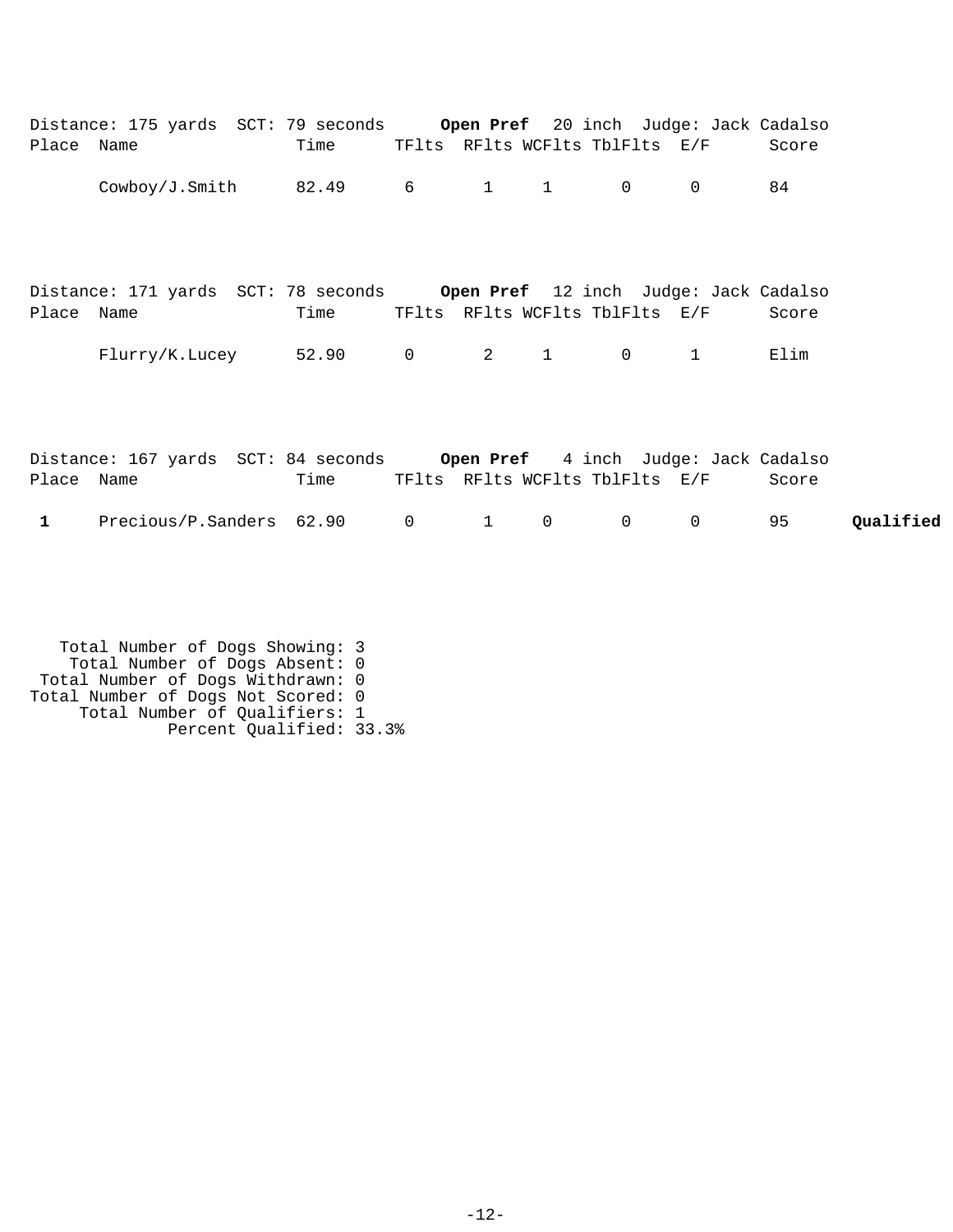## **Friday, May 13, 2022 Dog Training Club of St. Petersburg Novice Standard**

|              | Distance: 145 yards  SCT: 69 seconds <b>Novice A</b> 20 inch  Judge: Jack Cadalso |                 |                                |  |       |           |
|--------------|-----------------------------------------------------------------------------------|-----------------|--------------------------------|--|-------|-----------|
| Place Name   |                                                                                   | Time            | TFlts RFlts WCFlts TblFlts E/F |  | Score |           |
| $\mathbf{1}$ | Riot/N.Schusler                                                                   | 52.62 0 0 0 0 0 |                                |  | 100   | Oualified |
|              | Distance: 144 yards SCT: 72 seconds Novice A 16 inch Judge: Jack Cadalso          |                 |                                |  |       |           |
| Place Name   |                                                                                   | Time            | TFlts RFlts WCFlts TblFlts E/F |  | Score |           |
|              | Rosie/N.Schusler 49.57 0 2 1 0 1                                                  |                 |                                |  | Elim  |           |
|              |                                                                                   |                 |                                |  |       |           |
|              |                                                                                   |                 |                                |  |       |           |

 Total Number of Dogs Showing: 2 Total Number of Dogs Absent: 0 Total Number of Dogs Withdrawn: 0 Total Number of Dogs Not Scored: 0 Total Number of Qualifiers: 1 Percent Qualified: 50.0%

Distance: 145 yards SCT: 69 seconds **Novice B** 20 inch Judge: Jack Cadalso Place Name Time TFlts RFlts WCFlts TblFlts E/F Score Thyme/B.Sandy No Time 3 0 0 0 Elim Dodger/L.Glick No Time 0 0 0 0 1 Elim Hank/J.Frank No Time 0 0 0 0 1 Elim Ella/P.Lesher No Time 0 0 0 0 2 Elim

|            | Distance: 144 yards SCT: 72 seconds |         |                |                                        |                                | <b>Novice B</b> 16 inch Judge: Jack Cadalso |       |
|------------|-------------------------------------|---------|----------------|----------------------------------------|--------------------------------|---------------------------------------------|-------|
| Place Name |                                     | Time    |                |                                        | TFlts RFlts WCFlts TblFlts E/F |                                             | Score |
|            | Flash/P.Yadon                       | 74.06   | $\overline{2}$ |                                        | 1 1 0 1                        |                                             | Elim  |
|            | Pocus/I.Leo                         | No Time |                | $\begin{array}{ccc} 0 & 1 \end{array}$ |                                | $\begin{array}{ccc} 0 & 1 \end{array}$      | Flim  |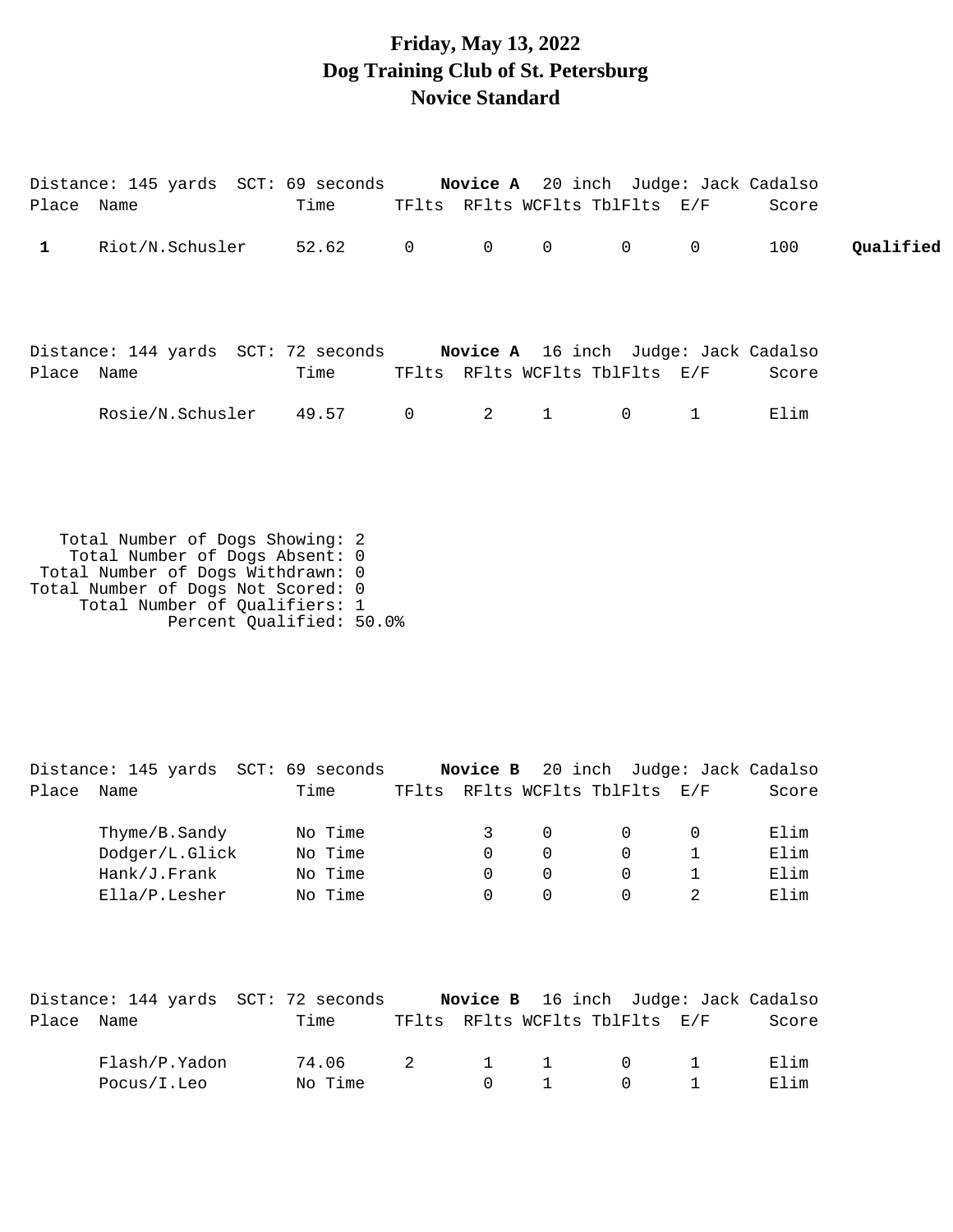| Distance: 143 yards SCT: 82 seconds |      |                                | <b>Novice B</b> 8 inch Judge: Jack Cadalso |       |
|-------------------------------------|------|--------------------------------|--------------------------------------------|-------|
| Place Name                          | Time | TFlts RFlts WCFlts TblFlts E/F |                                            | Score |

Maizie/S.Terry No Time  $0$  1 0 2 Elim

 Total Number of Dogs Showing: 7 Total Number of Dogs Absent: 0 Total Number of Dogs Withdrawn: 0 Total Number of Dogs Not Scored: 0 Total Number of Qualifiers: 0 Percent Qualified: 0.0%

Distance: 144 yards SCT: 77 seconds **Novice Pref** 12 inch Judge: Jack Cadalso Place Name Time TFlts RFlts WCFlts TblFlts E/F Score Rebel/J.Gorbas No Time  $1$  2 0 3 Elim

|            |                   |  | Distance: 143 yards SCT: 87 seconds |             |                |                                |                                          | <b>Novice Pref</b> 4 inch Judge: Jack Cadalso |
|------------|-------------------|--|-------------------------------------|-------------|----------------|--------------------------------|------------------------------------------|-----------------------------------------------|
| Place Name |                   |  | Time                                |             |                | TFlts RFlts WCFlts TblFlts E/F |                                          | Score                                         |
|            |                   |  | Libby/C.Molitaris No Time           |             |                | $1 \quad 1 \quad 0 \quad 2$    |                                          | Elim                                          |
|            | Elvis/C.Molitaris |  | No Time                             | $2^{\circ}$ | $\overline{2}$ |                                | $\begin{array}{ccc} 0 & & 3 \end{array}$ | Elim                                          |
|            | Marti/J.Cole      |  | Absent                              |             |                |                                |                                          |                                               |

 Total Number of Dogs Showing: 3 Total Number of Dogs Absent: 1 Total Number of Dogs Withdrawn: 0 Total Number of Dogs Not Scored: 0 Total Number of Qualifiers: 0 Percent Qualified: 0.0%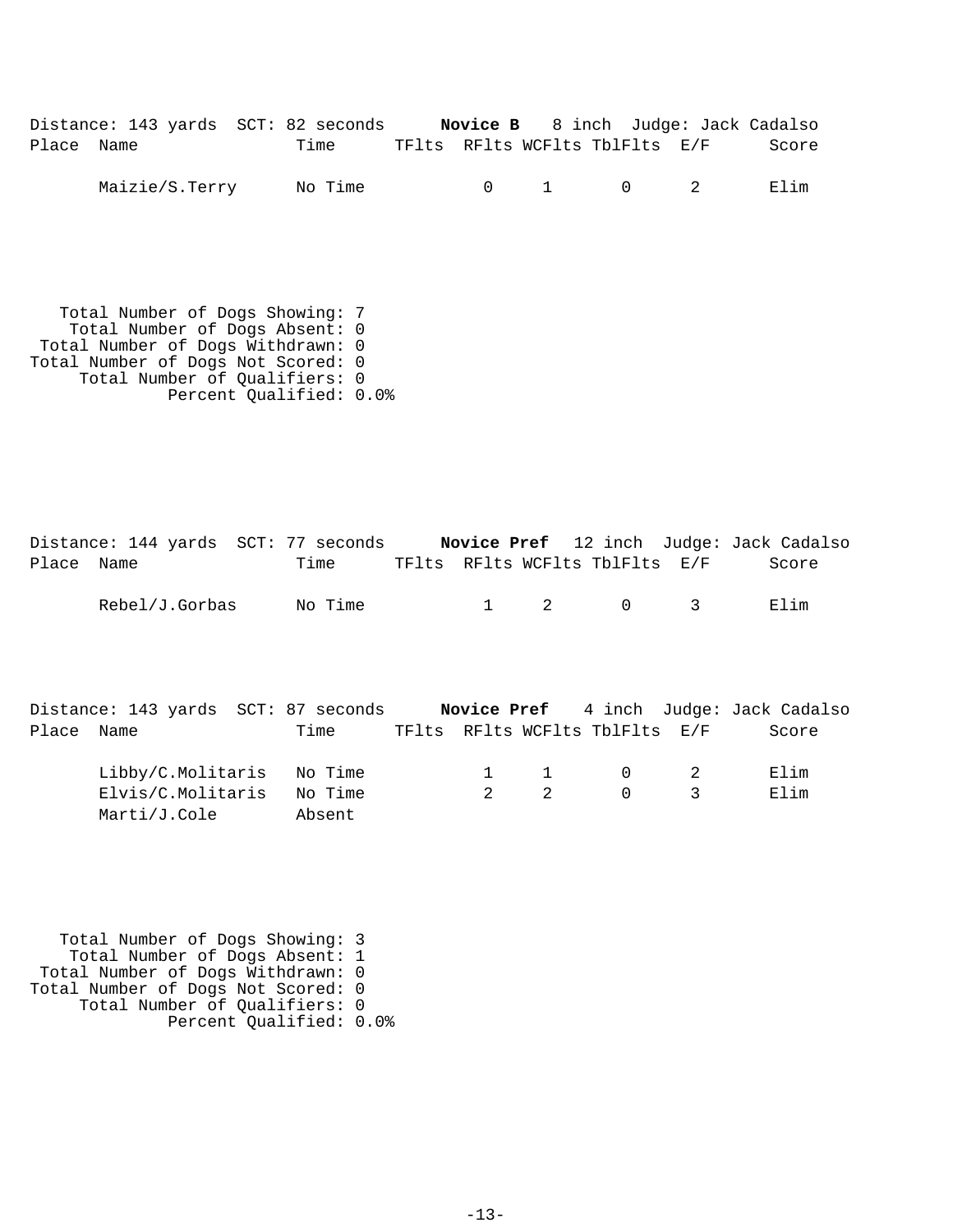# **Friday, May 13, 2022 Dog Training Club of St. Petersburg Master/Excellent JWW**

| Place Name                  | Distance: 158 yards SCT: 42 seconds Excellent 20 inch Judge: Jack Cadalso                                                                                                     | Time                     |                   |                        |               | TFlts RFlts WCFlts TblFlts E/F                 |                              | Score         |                        |
|-----------------------------|-------------------------------------------------------------------------------------------------------------------------------------------------------------------------------|--------------------------|-------------------|------------------------|---------------|------------------------------------------------|------------------------------|---------------|------------------------|
| $\mathbf 1$<br>$\mathbf{2}$ | Savvy/J.Wooten<br>Atlas/M.Welch                                                                                                                                               | 34.39<br>45.30           | $\mathsf{O}$<br>9 | 0<br>$\Omega$          | 0<br>$\Omega$ | 0<br>$\Omega$                                  | $\mathsf{O}$<br>$\mathsf{O}$ | 100<br>91     | Qualified<br>Qualified |
| Place Name                  | Distance: 154 yards SCT: 44 seconds Excellent 16 inch Judge: Jack Cadalso<br>Lilly/L.Gari                                                                                     | Time<br>Absent           |                   |                        |               | TFlts RFlts WCFlts TblFlts E/F                 |                              | Score         |                        |
| Place Name                  | Distance: 149 yards SCT: 46 seconds Excellent 12 inch Judge: Jack Cadalso<br>Neo/J.Schlueter                                                                                  | Time<br>49.43            | 9                 | $3 \quad \blacksquare$ | 0             | TFlts RFlts WCFlts TblFlts E/F<br>$\mathsf{O}$ | $\mathsf{O}$                 | Score<br>Elim |                        |
|                             | Total Number of Dogs Showing: 3<br>Total Number of Dogs Absent: 1<br>Total Number of Dogs Withdrawn: 0<br>Total Number of Dogs Not Scored: 0<br>Total Number of Qualifiers: 2 | Percent Qualified: 66.7% |                   |                        |               |                                                |                              |               |                        |
| Place Name                  | Distance: 158 yards SCT: 45 seconds Master 24 inch Judge: Jack Cadalso                                                                                                        | Time                     |                   |                        |               | TFlts RFlts WCFlts TblFlts E/F                 |                              | Score         |                        |

| 1 Willow/C.Witt 32.30 0 0 0 0 0 100 Qualified       |  |  |  |  |
|-----------------------------------------------------|--|--|--|--|
| 2 Ocean/J.Valentovich 33.94 0 0 0 0 0 100 Qualified |  |  |  |  |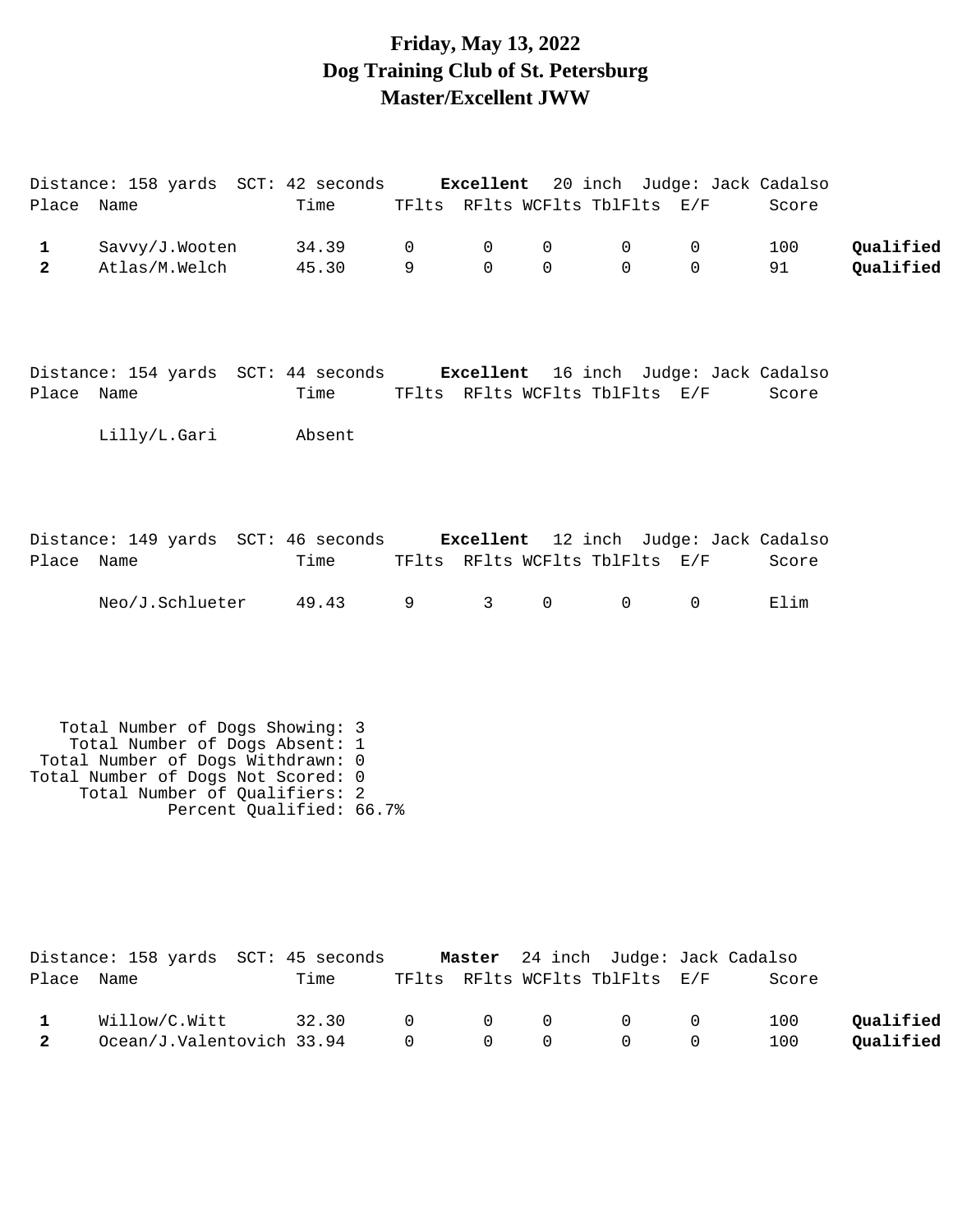| Distance: 158 yards<br>$SCT$ : | 42 seconds |       |          |        |          |                                 |       |                     |
|--------------------------------|------------|-------|----------|--------|----------|---------------------------------|-------|---------------------|
| Name                           | Time       | TFlts |          |        |          | E/F                             | Score |                     |
| Aspen/N.Young                  | 34.39      |       | $\Omega$ | 0      | 0        | 0                               | 100   | Qualified           |
| Hobbes/J.Joyce                 | 40.16      | 0     | $\Omega$ | 0      | 0        | 0                               | 100   | Qualified           |
| Axl Rose/J.O'Neill             | 58.34      | 48    | 0        | 0      | $\Omega$ | 0                               | 52    |                     |
| Goose/J.Smith                  | 48.45      | 18    | 0        | 0      | $\Omega$ | 0                               | 82    |                     |
| Utah/H.Broadbent               | 26.74      | 0     | 0        | 0      | 0        |                                 | Elim  |                     |
| Gem/L.Ostrom                   | 28.95      |       | 0        | 0      | 0        |                                 | Elim  |                     |
| Spring/T.Johnson               | 43.05      | 3     | 0        | 0      | 0        | 0                               | 97    |                     |
| TKO/D.Donaldson                | Absent     |       |          |        |          |                                 |       |                     |
|                                |            |       |          | Master |          | 20 inch<br>RFlts WCFlts TblFlts |       | Judge: Jack Cadalso |

|              | Distance: 154 yards<br>SCT: | 44 seconds |          | Master   | 16 inch        |                      |             | Judge: Jack Cadalso |           |
|--------------|-----------------------------|------------|----------|----------|----------------|----------------------|-------------|---------------------|-----------|
| Place        | Name                        | Time       | TFlts    |          |                | RFlts WCFlts TblFlts | E/F         | Score               |           |
|              | Sterling/V.MacVicar 31.49   |            | 0        | $\Omega$ | 0              | 0                    | 0           | 100                 | Qualified |
| $\mathbf{2}$ | Tyler/L.Coleman             | 33.49      | 0        | $\Omega$ | 0              | 0                    | 0           | 100                 | Qualified |
| 3            | Ivan/E.Ewins                | 37.71      | 0        | 0        | 0              | 0                    | 0           | 100                 | Qualified |
| 4            | Cash/J.Schlueter            | 38.84      | 0        | 0        | $\overline{0}$ | 0                    | 0           | 100                 | Qualified |
|              | Wicked/S.Michaels           | No Time    |          | 2        | $\overline{0}$ | 0                    |             | Elim                |           |
|              | Meg/P.Gelb                  | 38.21      | 0        | 2        | $\mathbf{1}$   | 0                    | $\mathbf 0$ | Elim                |           |
|              | Abbey/S.Kothur              | No Time    |          | 0        |                | 0                    |             | Elim                |           |
|              | Trudy/B.Jordan              | 40.98      | 0        |          | 0              | 0                    | $\mathbf 0$ | Elim                |           |
|              | Senna/E.Barshack            | No Time    |          | 0        | 0              | 0                    |             | Elim                |           |
|              | Wing Man/D.Elmore           | 38.60      | $\Omega$ | 1        | 3              | 0                    |             | Elim                |           |
|              | Spencer/J.Wooten            | 34.59      | 0        |          | 0              | 0                    | 0           | Elim                |           |
|              | Bella/L.Gari                | Absent     |          |          |                |                      |             |                     |           |
|              | Hero/D.Thomason             | Absent     |          |          |                |                      |             |                     |           |
|              | Amber/V.MacVicar            | AIS        |          |          |                |                      |             |                     |           |

|              | Distance: 149 yards<br>SCT: | 46 seconds |       | Master   |   | 12 inch Judge: Jack Cadalso |          |       |           |
|--------------|-----------------------------|------------|-------|----------|---|-----------------------------|----------|-------|-----------|
| Place        | Name                        | Time       | TFlts |          |   | RFlts WCFlts TblFlts E/F    |          | Score |           |
|              | Lolo/D.Hartzell             | 27.88      |       | 0        | 0 |                             | $\Omega$ | 100   | Qualified |
| $\mathbf{2}$ | Edge/S.Michaels             | 29.98      |       | 0        | 0 |                             | $\Omega$ | 100   | Qualified |
|              | Blaze/S.Michaels            | 30.78      |       | 0        | 0 |                             | $\Omega$ | 100   | Qualified |
|              | Jester/J.Chodelka           | 37.65      |       |          |   |                             | $\Omega$ | Elim  |           |
|              | Zach/R.Carlin               | 31.00      |       | $\Omega$ |   |                             | $\Omega$ | Elim  |           |
|              |                             |            |       |          |   |                             |          |       |           |

|              | Distance: 149 yards  SCT: 49 seconds |        | <b>Master</b> 8 inch Judge: Jack Cadalso |       |           |
|--------------|--------------------------------------|--------|------------------------------------------|-------|-----------|
| Place Name   | Time                                 |        | TFlts RFlts WCFlts TblFlts E/F           | Score |           |
| $\mathbf{1}$ | Buff/S.Michaels 29.29 0 0 0 0 0 100  |        |                                          |       | Qualified |
|              |                                      | $-14-$ |                                          |       |           |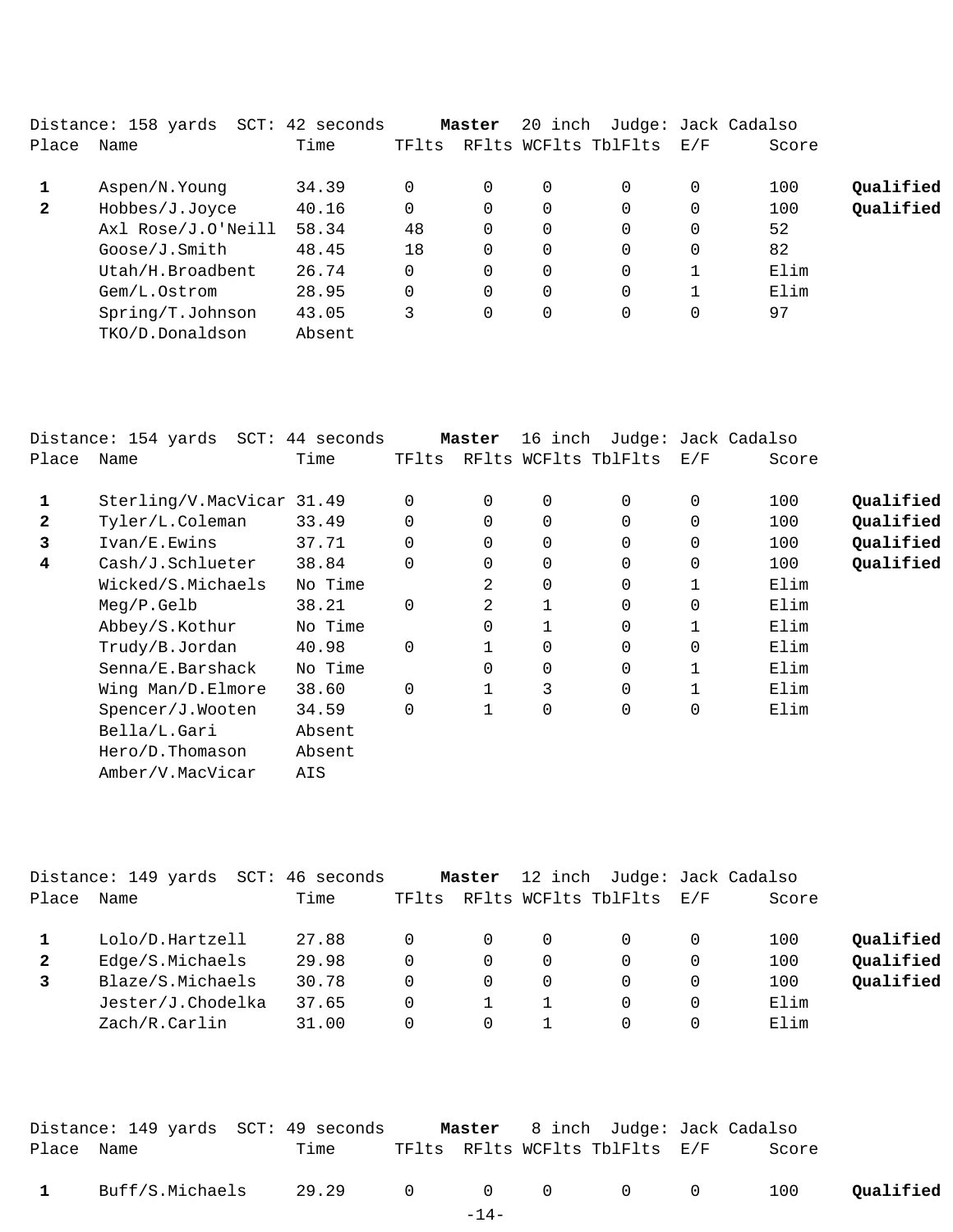| 2 | Honey Badger/D.Elmo 30.21 |       | $\Omega$ | 0 | $\Omega$ | 100  | Qualified |
|---|---------------------------|-------|----------|---|----------|------|-----------|
|   | Midas/K.Huling            | 34.85 |          |   | $\Omega$ | 100  | Qualified |
| 4 | Bindi/R.Stille            | 37.03 |          | 0 | $\Omega$ | 100  | Qualified |
|   | Sky Cowboy/D.Elmore 36.75 |       | 0        |   | $\Omega$ | Elim |           |
|   | Mighty Mouse/D.Elmo 33.46 |       |          |   |          | Elim |           |
|   | Macchiato/D.Elmore        | 37.39 | 0        |   | $\Omega$ | Elim |           |
|   | CinnaBun/D.Elmore         | 31.85 |          | 0 | $\Omega$ | Elim |           |
|   | Moka/M.Douglas            | 37.14 |          |   | 0        | 100  | Oualified |

 Total Number of Dogs Showing: 34 Total Number of Dogs Absent: 3 Total Number of Dogs Withdrawn: 1 Total Number of Dogs Not Scored: 0 Total Number of Qualifiers: 16 Percent Qualified: 47.1%

Distance: 158 yards SCT: 50 seconds **Excellent Pref** 20 inch Judge: Jack Cadalso Place Name Time TFlts RFlts WCFlts TblFlts E/F Score

Luke/T.Sharpe Absent

|            |                             | Distance: 158 yards SCT: 47 seconds |  |                                | <b>Excellent Pref</b> 16 inch Judge: Jack Cadalso |  |
|------------|-----------------------------|-------------------------------------|--|--------------------------------|---------------------------------------------------|--|
| Place Name |                             | Time                                |  | TFlts RFlts WCFlts TblFlts E/F | Score                                             |  |
|            | Wahoo/P.Lichtenberg No Time |                                     |  | $0 \qquad 1 \qquad 0 \qquad 1$ | Flim                                              |  |

|            |               | Distance: 149 yards SCT: 51 seconds |  |                                | <b>Excellent Pref</b> 8 inch Judge: Jack Cadalso |
|------------|---------------|-------------------------------------|--|--------------------------------|--------------------------------------------------|
| Place Name |               | Time                                |  | TFlts RFlts WCFlts TblFlts E/F | Score                                            |
|            | Spike/S.Scott | 47.84 0 1 0                         |  | $\overline{0}$                 | Elim                                             |

 Total Number of Dogs Showing: 2 Total Number of Dogs Absent: 1 Total Number of Dogs Withdrawn: 0 Total Number of Dogs Not Scored: 0 Total Number of Qualifiers: 0 Percent Qualified: 0.0%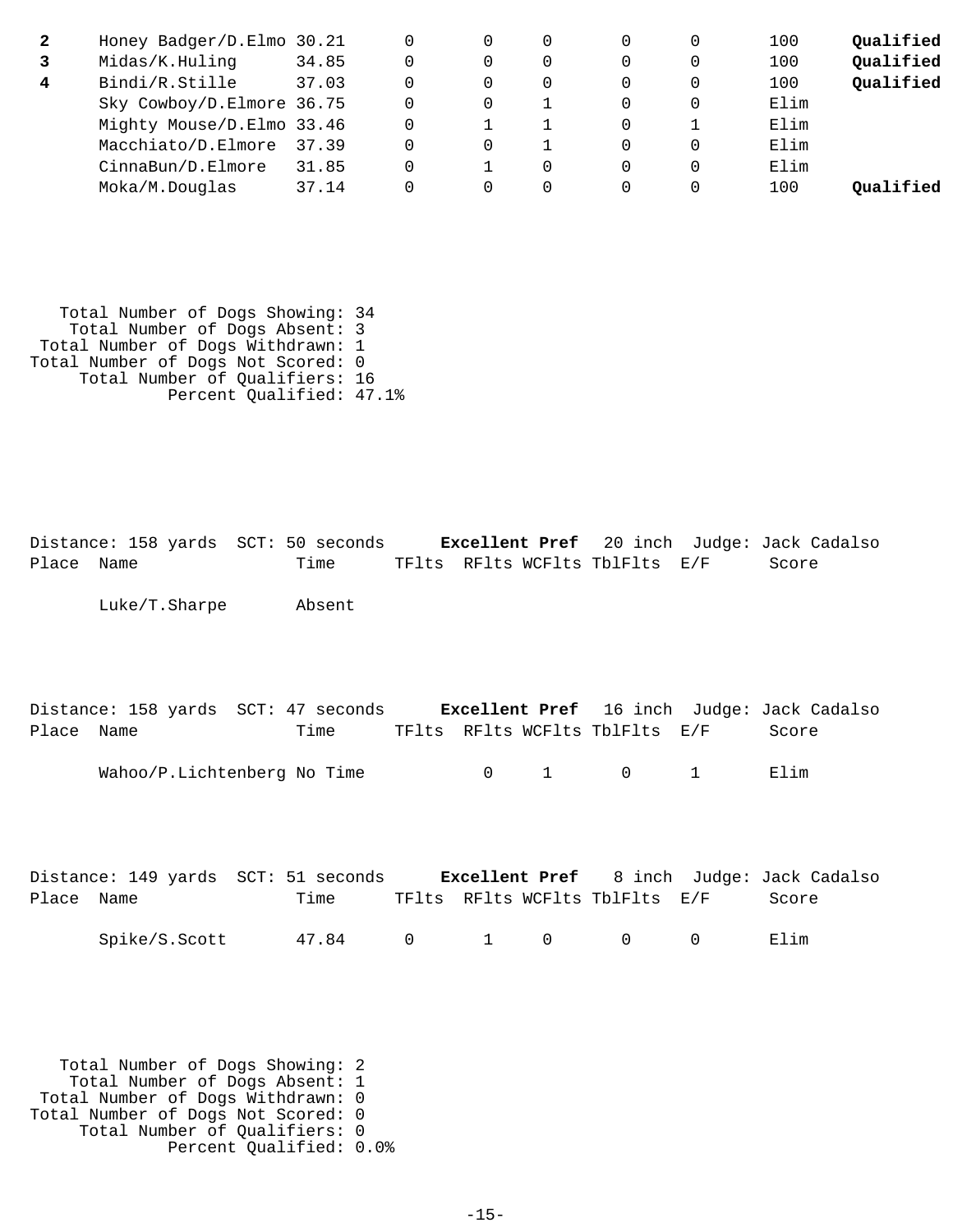|              | Distance: 158 yards<br>SCT: | 50 seconds |          | Master Pref |          |                      |                             | 20 inch Judge: Jack Cadalso |           |
|--------------|-----------------------------|------------|----------|-------------|----------|----------------------|-----------------------------|-----------------------------|-----------|
| Place        | Name                        | Time       | TFlts    |             |          | RFlts WCFlts TblFlts | $\mathrm{E}$ / $\mathrm{F}$ | Score                       |           |
|              | Benny/J.Joyce               | 44.32      | $\Omega$ | $\Omega$    | 0        |                      |                             | 100                         | Oualified |
| $\mathbf{2}$ | Bazinga/S.Kirkpatri 45.63   |            | 0        | 0           | $\Omega$ |                      |                             | 100                         | Qualified |
|              | Murphy/M.Martin             | 54.38      | 12       | 0           | $\Omega$ |                      |                             | 88                          |           |
|              | Jack/L.Jeffers              | 40.08      | 0        | 0           | $\Omega$ |                      |                             | Elim                        |           |
|              | Lotte/L.Belcher             | 52.00      | 6        | 0           | $\Omega$ |                      |                             | 94                          |           |
|              |                             |            |          |             |          |                      |                             |                             |           |

|              | Distance: 158 yards SCT: | 47 seconds |       | Master Pref |          | 16 inch              |     | Judge: Jack Cadalso |           |
|--------------|--------------------------|------------|-------|-------------|----------|----------------------|-----|---------------------|-----------|
| Place        | Name                     | Time       | TFlts |             |          | RFlts WCFlts TblFlts | E/F | Score               |           |
|              | $Cici/T.$ Needham        | 34.66      | 0     | 0           | 0        |                      |     | 100                 | Qualified |
| $\mathbf{2}$ | Coqui/L.Wilken           | 42.96      | 0     | 0           | $\Omega$ | $\Omega$             |     | 100                 | Qualified |
|              | Winnie/J.Smith           | 61.79      | 42    |             |          | $\Omega$             |     | Elim                |           |
|              | Liza/P.Lesher            | 43.60      | 0     |             | 0        | $\Omega$             |     | Elim                |           |
|              | Sioux/J.Mylchreest       | 49.66      | 6     |             |          | $\Omega$             |     | Elim                |           |
|              | Katie/L.Wilken           | 39.69      | 0     | 0           |          | $\Omega$             |     | Elim                |           |

|              | Distance: 154 yards<br>SCT: | 49 seconds |          | Master Pref |             | 12 inch              |          | Judge: Jack Cadalso |           |
|--------------|-----------------------------|------------|----------|-------------|-------------|----------------------|----------|---------------------|-----------|
| Place        | Name                        | Time       | TFlts    |             |             | RFlts WCFlts TblFlts | E/F      | Score               |           |
|              | Diamond/V.MacVicar          | 31.30      |          | 0           | $\mathbf 0$ | 0                    |          | 100                 | Oualified |
| $\mathbf{2}$ | Breeze/L.Calci              | 41.42      |          | 0           | $\mathbf 0$ | 0                    | 0        | 100                 | Oualified |
| 3            | Dallas/J.Gorbas             | 43.37      | 0        | 0           | $\mathbf 0$ | 0                    |          | 100                 | Qualified |
| 4            | Blue/P.McBride              | 43.90      | $\Omega$ | 0           | $\mathbf 0$ | $\Omega$             | $\Omega$ | 100                 | Qualified |
|              | Kaylee/T.Colbert            | 52.08      | 9        | 0           | 0           | 0                    | 0        | 91                  |           |
|              | Jessie/K.Jones              | Absent     |          |             |             |                      |          |                     |           |
|              | Echo/J.Killeen              | Absent     |          |             |             |                      |          |                     |           |

|              | Distance: 149 yards SCT: 51 seconds |       |                | Master Pref    |          |                                |                | 8 inch Judge: Jack Cadalso |           |
|--------------|-------------------------------------|-------|----------------|----------------|----------|--------------------------------|----------------|----------------------------|-----------|
| Place        | Name                                | Time  |                |                |          | TFlts RFlts WCFlts TblFlts E/F |                | Score                      |           |
|              | Ray/J.Chodelka                      | 37.15 | $\overline{0}$ | $\overline{0}$ | $\Omega$ | - 0                            | $\overline{0}$ | 100                        | Oualified |
| $\mathbf{2}$ | Razzle/L.Larsen                     | 39.39 | $\cap$         | $\Omega$       | $\Omega$ |                                |                | 100                        | Oualified |
|              | Gauge/L.Glick                       | 34.78 | $\Omega$       | $\Omega$       |          |                                |                | Elim                       |           |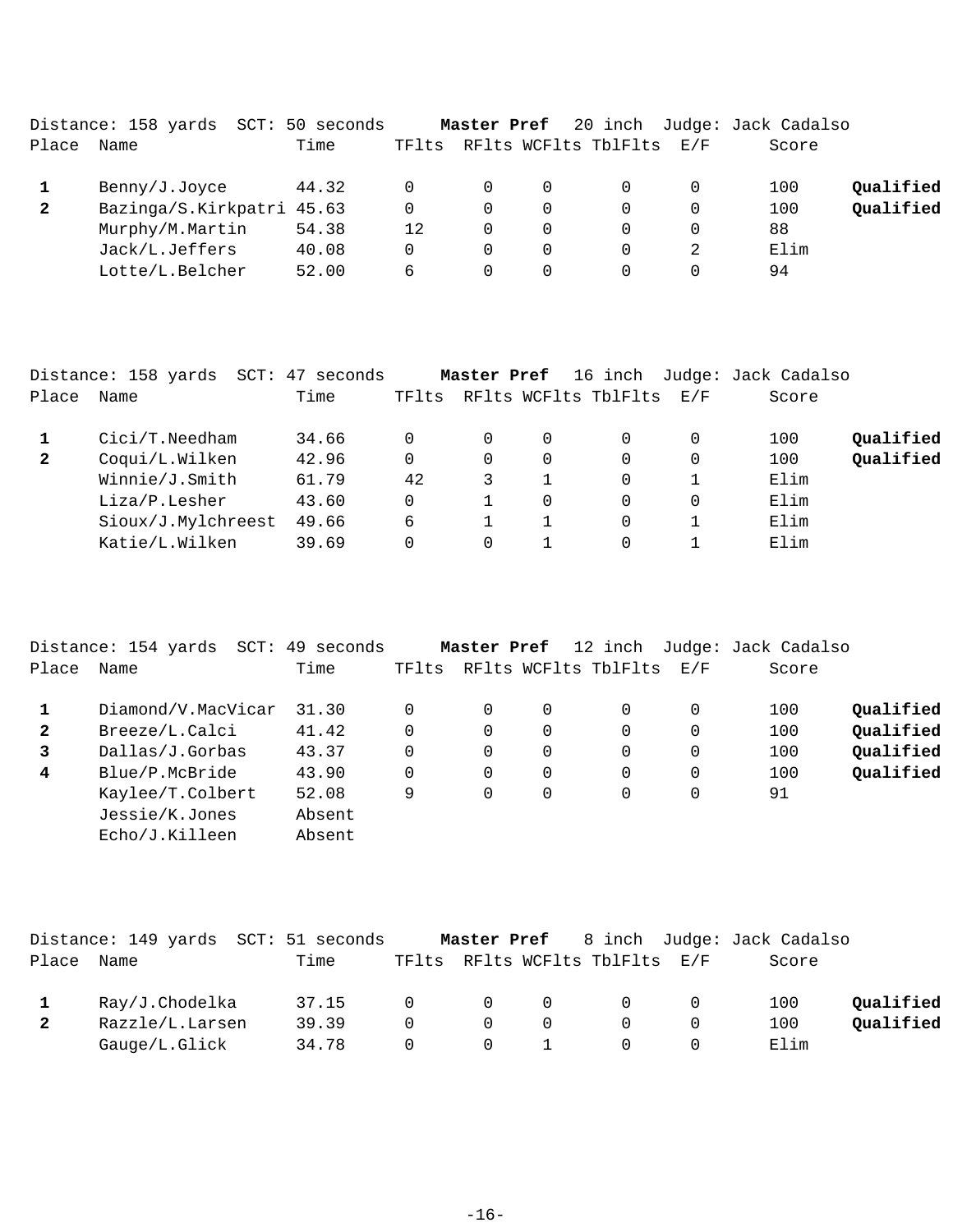|              | Distance: 149 yards SCT: 54 seconds Master Pref 4 inch Judge: Jack Cadalso |                     |  |                                |       |           |
|--------------|----------------------------------------------------------------------------|---------------------|--|--------------------------------|-------|-----------|
| Place Name   |                                                                            | Time                |  | TFlts RFlts WCFlts TblFlts E/F | Score |           |
| $\mathbf{1}$ | Maddie/M.Rulli                                                             | 52.89 0 0 0 0 0 100 |  |                                |       | Qualified |

 Total Number of Dogs Showing: 20 Total Number of Dogs Absent: 2 Total Number of Dogs Withdrawn: 0 Total Number of Dogs Not Scored: 0 Total Number of Qualifiers: 11 Percent Qualified: 55.0%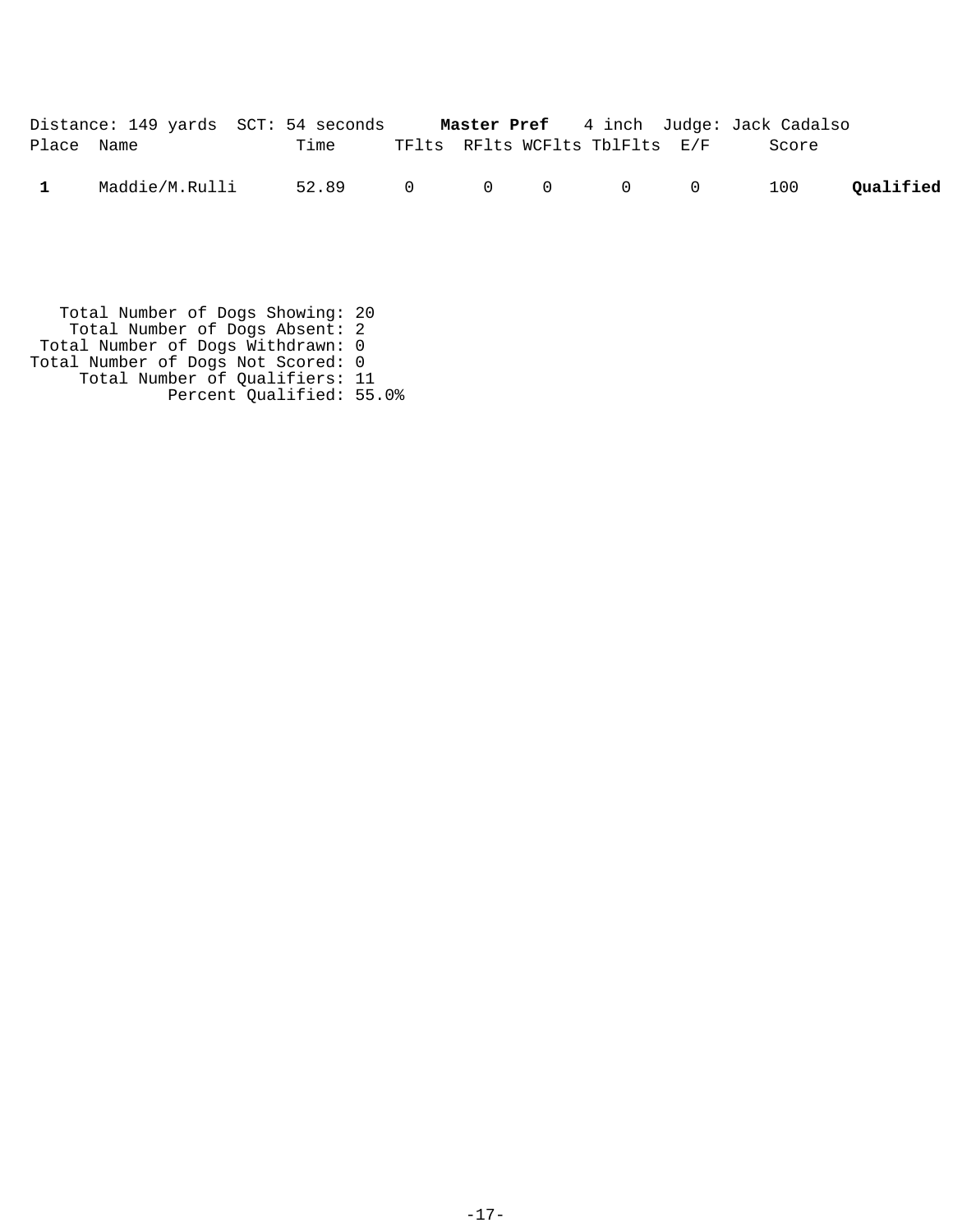## **Friday, May 13, 2022 Dog Training Club of St. Petersburg Open JWW**

|                            | Distance: 148 yards  SCT: 42 seconds                                              |                 |                | Open                         |                          |                                                           | 20 inch  Judge: Jack Cadalso               |                       |           |
|----------------------------|-----------------------------------------------------------------------------------|-----------------|----------------|------------------------------|--------------------------|-----------------------------------------------------------|--------------------------------------------|-----------------------|-----------|
| Place Name                 |                                                                                   | Time            |                |                              |                          | TFlts RFlts WCFlts TblFlts E/F                            |                                            | Score                 |           |
| $\mathbf{1}$               | Vibe/L.Ostrom                                                                     | 38.63           | $\mathsf{O}$   | ı                            | 0                        | $\mathbf 0$                                               | 0                                          | 95                    | Qualified |
|                            | Misty/M.Van Ells                                                                  | 50.57           | 16             | 2                            | $\mathbf{1}$             | 0                                                         | 1                                          | Elim                  |           |
|                            | Ryker/S.Goetzinger 44.04                                                          |                 | $\overline{4}$ | $\mathbf 0$                  | $\mathbf{1}$             | $\Omega$                                                  | $\Omega$                                   | Elim                  |           |
| Place Name                 | Maybelline/P.Burch 61.26<br>Lively/D.Connelly 39.93                               | Time            | 34<br>$\Omega$ | 3<br>$\mathbf{1}$            | $\mathbf{1}$<br>$\Omega$ | TFlts RFlts WCFlts TblFlts E/F<br>$\mathbf 0$<br>$\Omega$ | 1<br>$\mathbf{1}$                          | Score<br>Elim<br>Elim |           |
| Place Name<br>$\mathbf{1}$ | Distance: 139 yards  SCT: 46 seconds<br>Sparki/L.Castillo 40.93<br>Tonka/C.Little | Time<br>No Time | $\Omega$       | $\mathbf{1}$<br>$\mathbf{1}$ | $\mathbf 0$<br>0         | TFlts RFlts WCFlts TblFlts E/F<br>0<br>0                  | Open 12 inch Judge: Jack Cadalso<br>0<br>1 | Score<br>95<br>Elim   | Qualified |
|                            |                                                                                   |                 |                |                              |                          |                                                           |                                            |                       |           |

Distance: 139 yards SCT: 50 seconds **Open** 8 inch Judge: Jack Cadalso Place Name Time TFlts RFlts WCFlts TblFlts E/F Score

| Oliver/T. Sharpe | Absent |
|------------------|--------|
| Maizie/S.Terry   | Absent |

 Total Number of Dogs Showing: 7 Total Number of Dogs Absent: 2 Total Number of Dogs Withdrawn: 0 Total Number of Dogs Not Scored: 0 Total Number of Qualifiers: 2 Percent Qualified: 28.6%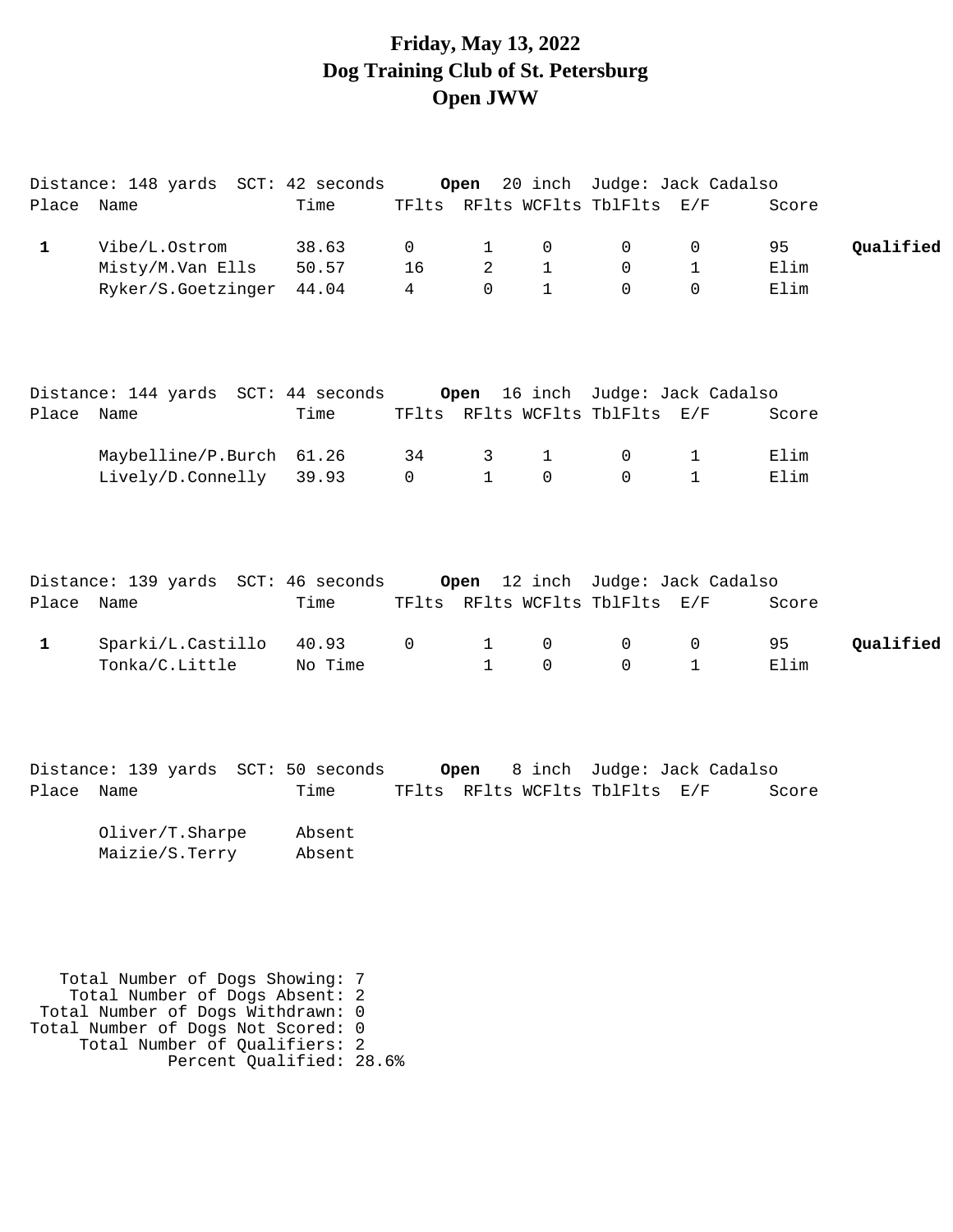| Place Name   | Distance: 148 yards SCT: 50 seconds Open Pref 20 inch Judge: Jack Cadalso | Time   |                         |                             |                                | TFlts RFlts WCFlts TblFlts E/F          |                                | Score     |           |
|--------------|---------------------------------------------------------------------------|--------|-------------------------|-----------------------------|--------------------------------|-----------------------------------------|--------------------------------|-----------|-----------|
|              | $\text{Cowboy}/\text{J.Smith}$ 66.03 32                                   |        |                         |                             | $2 \qquad \qquad 0$            | $\overline{0}$                          | $\Omega$                       | Elim      |           |
| Place Name   | Distance: 144 yards SCT: 49 seconds Open Pref 12 inch Judge: Jack Cadalso | Time   |                         |                             |                                | TFlts RFlts WCFlts TblFlts E/F          |                                | Score     |           |
|              | Flurry/K.Lucey 36.45 0                                                    |        |                         |                             |                                | $\begin{matrix} 0 & 1 & 0 \end{matrix}$ | $\overline{0}$                 | Elim      |           |
|              |                                                                           |        |                         |                             |                                |                                         |                                |           |           |
| Place Name   | Distance: 139 yards SCT: 51 seconds Open Pref 8 inch Judge: Jack Cadalso  | Time   |                         |                             |                                | TFlts RFlts WCFlts TblFlts E/F          |                                | Score     |           |
|              | Joule/K.Huling 29.59 0 2                                                  |        |                         |                             | $2 \left( \frac{1}{2} \right)$ | $\overline{0}$                          | $\overline{2}$                 | Elim      |           |
|              |                                                                           |        |                         |                             |                                |                                         |                                |           |           |
| Place Name   | Distance: 139 yards SCT: 55 seconds Open Pref 4 inch Judge: Jack Cadalso  | Time   |                         |                             |                                | TFlts RFlts WCFlts TblFlts E/F          |                                | Score     |           |
| $\mathbf{1}$ | Precious/P.Sanders 52.09<br>Libby/C.Molitaris 64.56<br>Marti/J.Cole       | Absent | $0 \qquad \qquad$<br>18 | $\mathbf 0$<br>$\mathsf{O}$ | 0<br>$\Omega$                  | $\overline{0}$<br>$\Omega$              | $\overline{0}$<br>$\mathsf{O}$ | 100<br>82 | Qualified |

 Total Number of Dogs Showing: 5 Total Number of Dogs Absent: 1 Total Number of Dogs Withdrawn: 0 Total Number of Dogs Not Scored: 0 Total Number of Qualifiers: 1 Percent Qualified: 20.0%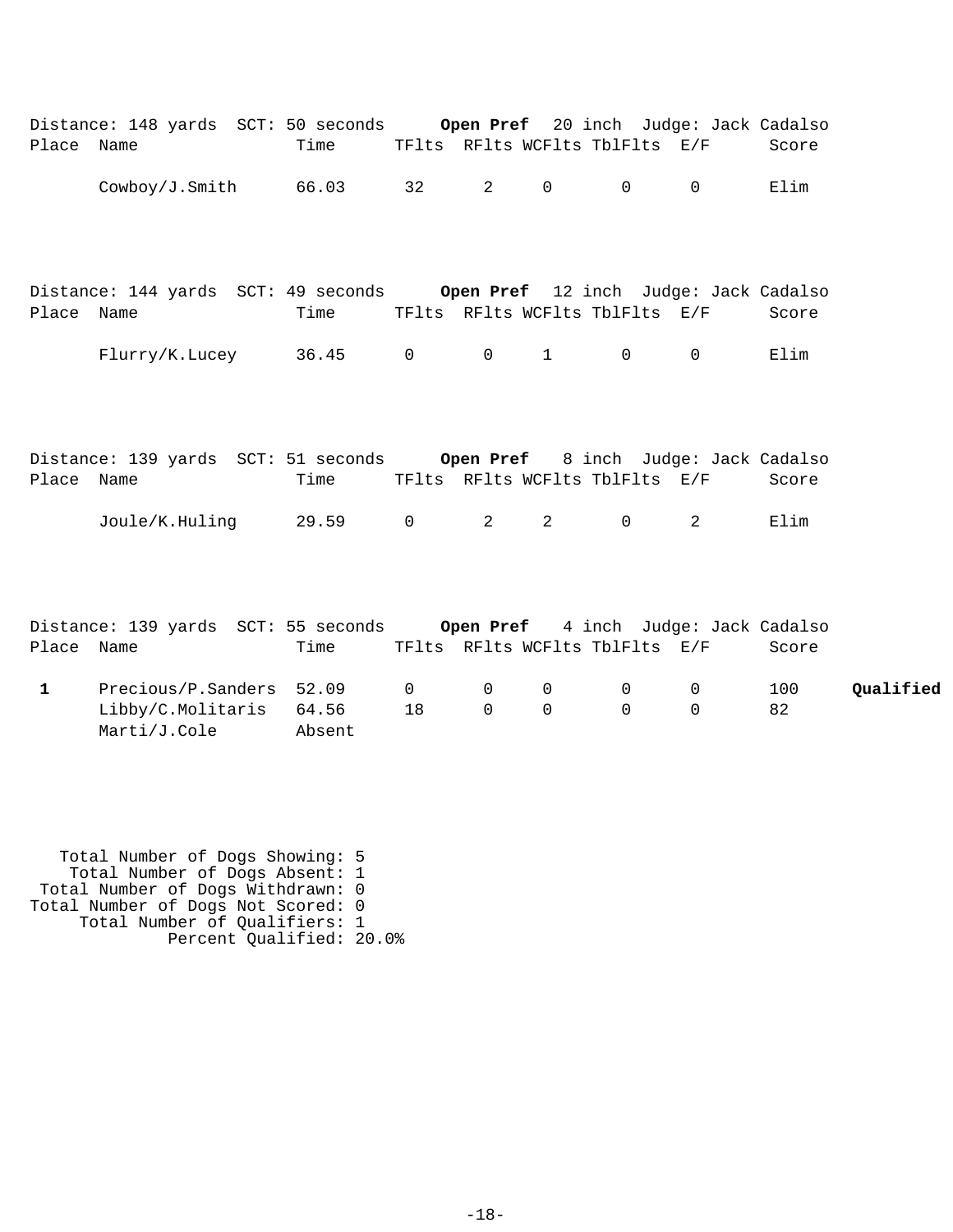## **Friday, May 13, 2022 Dog Training Club of St. Petersburg Novice JWW**

|              |                                                                     |  |                          | Distance: 119 yards SCT: 40 seconds Novice A 20 inch Judge: Jack Cadalso |                    |                                              |        |       |           |
|--------------|---------------------------------------------------------------------|--|--------------------------|--------------------------------------------------------------------------|--------------------|----------------------------------------------|--------|-------|-----------|
| Place Name   |                                                                     |  |                          | Time TFlts RFlts WCFlts TblFlts E/F                                      |                    |                                              |        | Score |           |
| $\mathbf{1}$ |                                                                     |  |                          | Riot/N.Schusler 28.55 0 1                                                | $0\qquad \qquad 0$ |                                              | $0$ 95 |       | Qualified |
|              |                                                                     |  |                          | Distance: 117 yards SCT: 43 seconds Novice A 16 inch Judge: Jack Cadalso |                    |                                              |        |       |           |
| Place Name   |                                                                     |  | Time                     | TFlts RFlts WCFlts TblFlts E/F<br>1                                      |                    | $\begin{array}{ccc} & & 0 & & 1 \end{array}$ |        | Score |           |
|              |                                                                     |  | Rosie/N.Schusler 31.59 0 |                                                                          | $\overline{0}$     |                                              |        | Elim  |           |
|              |                                                                     |  |                          |                                                                          |                    |                                              |        |       |           |
|              |                                                                     |  |                          |                                                                          |                    |                                              |        |       |           |
|              | Total Number of Dogs Showing: 2                                     |  |                          |                                                                          |                    |                                              |        |       |           |
|              | Total Number of Dogs Absent: 0<br>Total Number of Dogs Withdrawn: 0 |  |                          |                                                                          |                    |                                              |        |       |           |
|              | Total Number of Dogs Not Scored: 0                                  |  |                          |                                                                          |                    |                                              |        |       |           |
|              | Total Number of Qualifiers: 1                                       |  |                          |                                                                          |                    |                                              |        |       |           |

Percent Qualified: 50.0%

Distance: 119 yards SCT: 40 seconds **Novice B** 20 inch Judge: Jack Cadalso Place Name Time TFlts RFlts WCFlts TblFlts E/F Score LuccaME/D.McKnight- 55.91 15 2 0 0 0 75 Hank/J.Frank 22.10 0 0 0 0 2 Elim Ella/P.Lesher 46.57 6 1 1 0 2 Elim

|            | Distance: 117 yards SCT: 43 seconds |       |                |             | <b>Novice B</b> 16 inch Judge: Jack Cadalso |       |
|------------|-------------------------------------|-------|----------------|-------------|---------------------------------------------|-------|
| Place Name |                                     | Time  |                |             | TFlts RFlts WCFlts TblFlts E/F              | Score |
|            | Flash/P.Yadon                       | 60.04 | 17             |             | $\begin{matrix} 0 & 1 & 0 & 0 \end{matrix}$ | Elim  |
|            | Pocus/I.Leo                         | 51.07 | $\overline{R}$ | $1 \quad 2$ | $\begin{array}{ccc} 0 & 1 \end{array}$      | 田]im  |